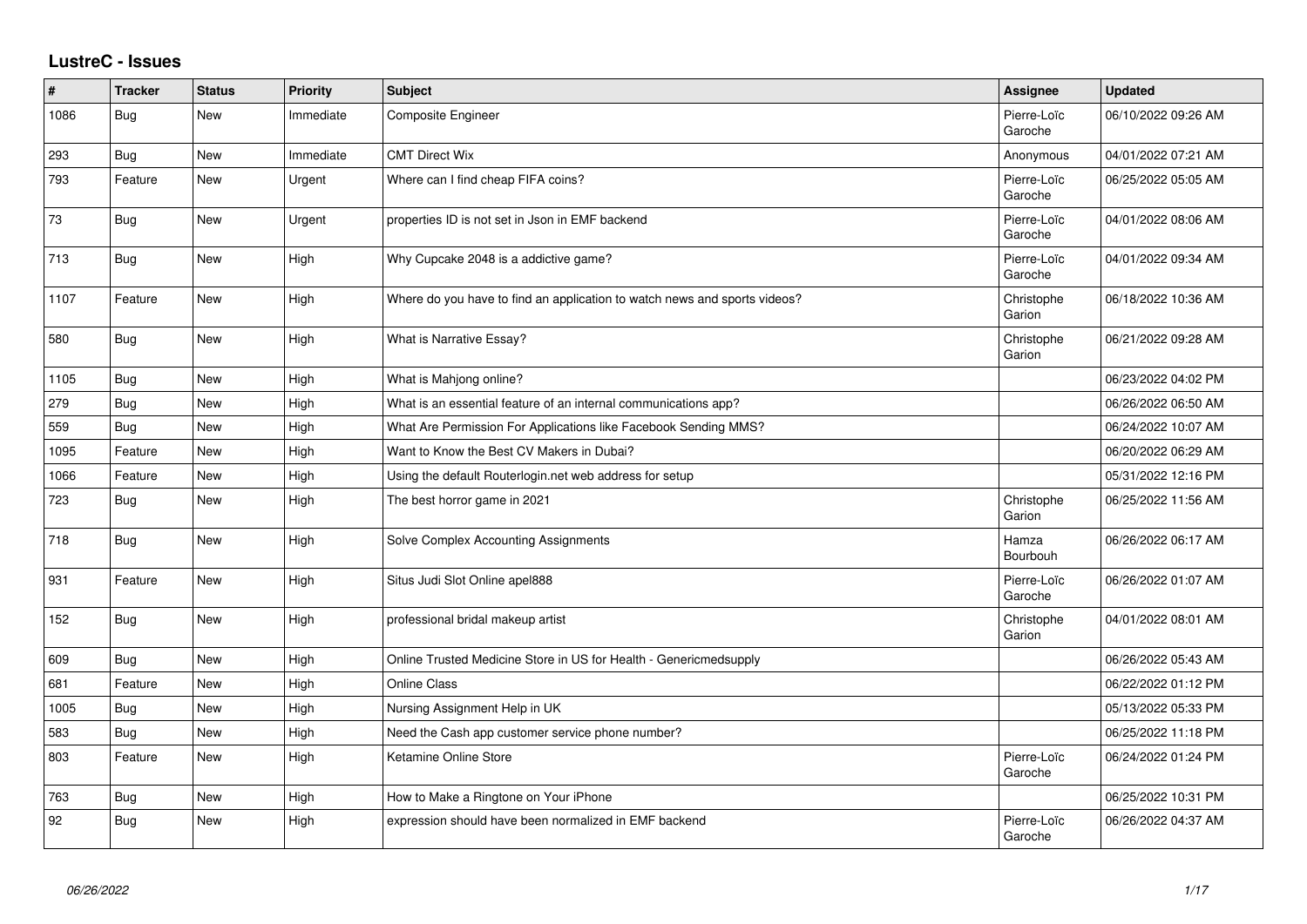| $\vert$ # | <b>Tracker</b> | <b>Status</b> | Priority | <b>Subject</b>                                            | <b>Assignee</b>        | <b>Updated</b>      |
|-----------|----------------|---------------|----------|-----------------------------------------------------------|------------------------|---------------------|
| 578       | Feature        | New           | High     | Derrick Gore                                              | Pierre-Loïc<br>Garoche | 06/26/2022 08:32 AM |
| 493       | Feature        | New           | High     | chainsaw dance                                            |                        | 06/26/2022 10:39 AM |
| 216       | Feature        | New           | High     | Barry Keoghan                                             | Pierre-Loïc<br>Garoche | 06/26/2022 08:04 AM |
| 273       | <b>Bug</b>     | New           | High     | assignment help online                                    |                        | 04/01/2022 08:17 AM |
| 476       | Feature        | New           | High     | <b>American Airlines Reservations</b>                     |                        | 06/26/2022 04:14 AM |
| 96        | <b>Bug</b>     | Resolved      | High     | Lustrec installation failed                               | Pierre-Loïc<br>Garoche | 04/01/2022 08:11 AM |
| 148       | <b>Bug</b>     | New           | Normal   | zxZdfg                                                    |                        | 04/01/2022 08:01 AM |
| 960       | Feature        | New           | Normal   | Zooming Instagram Picture In Full HD                      | Pierre-Loïc<br>Garoche | 06/26/2022 07:18 AM |
| 588       | Bug            | New           | Normal   | YouTube Vanced Apk Manager App - Como instalá-lo          |                        | 06/25/2022 12:21 PM |
| 503       | <b>Bug</b>     | New           | Normal   | Youtube Premium Apk free download for Android             |                        | 06/26/2022 06:14 AM |
| 756       | Feature        | New           | Normal   | Your one-stop destination for the thesis writing service  |                        | 04/01/2022 09:01 AM |
| 1004      | Bug            | New           | Normal   | you get to pinch and drag a man with a very flexible face |                        | 05/10/2022 10:59 AM |
| 147       | <b>Bug</b>     | New           | Normal   | xzxgfufi                                                  |                        | 04/01/2022 07:54 AM |
| 554       | Bug            | New           | Normal   | XvideoStudio Video Editor APK Free Download on TechToDown |                        | 06/26/2022 01:18 AM |
| 121       | Bug            | New           | Normal   | xgfhjmghtm                                                |                        | 04/01/2022 07:56 AM |
| 159       | <b>Bug</b>     | New           | Normal   | xfguih njgkh                                              |                        | 06/26/2022 07:47 AM |
| 129       | Bug            | New           | Normal   | xcvgbgh                                                   |                        | 06/25/2022 12:48 AM |
| 506       | <b>Bug</b>     | New           | Normal   | www.trendmicro.com/activate                               |                        | 06/26/2022 07:28 AM |
| 505       | <b>Bug</b>     | New           | Normal   | www.trendmicro.com/activate                               |                        | 06/26/2022 11:07 AM |
| 705       | <b>Bug</b>     | New           | Normal   | wuxiaworld                                                |                        | 06/26/2022 01:53 AM |
| 245       | <b>Bug</b>     | New           | Normal   | Write My Essay For Me Cheap                               |                        | 06/22/2022 05:30 PM |
| 829       | <b>Bug</b>     | New           | Normal   | Write My Dissertation For Me UK                           | Pierre-Loïc<br>Garoche | 06/26/2022 04:13 AM |
| 263       | Feature        | New           | Normal   | Wrecked Car Is Nothing But A Worthless                    | Pierre-Loïc<br>Garoche | 06/26/2022 12:27 PM |
| 938       | Bug            | New           | Normal   | Would you like to have your own ringtone                  | Christophe<br>Garion   | 04/22/2022 01:27 PM |
| 699       | <b>Bug</b>     | New           | Normal   | Would you be able to utilize Cash App Twitch?             |                        | 06/26/2022 01:57 AM |
| 914       | <b>Bug</b>     | New           | Normal   | Wordle: how to play fashion games for free?               |                        | 04/07/2022 08:30 AM |
| 680       | Feature        | New           | Normal   | Word Jewels 2                                             |                        | 06/26/2022 04:55 AM |
| 1027      | Bug            | New           | Normal   | Word hurdle: Viral and Fun Online Game                    |                        | 06/25/2022 06:13 PM |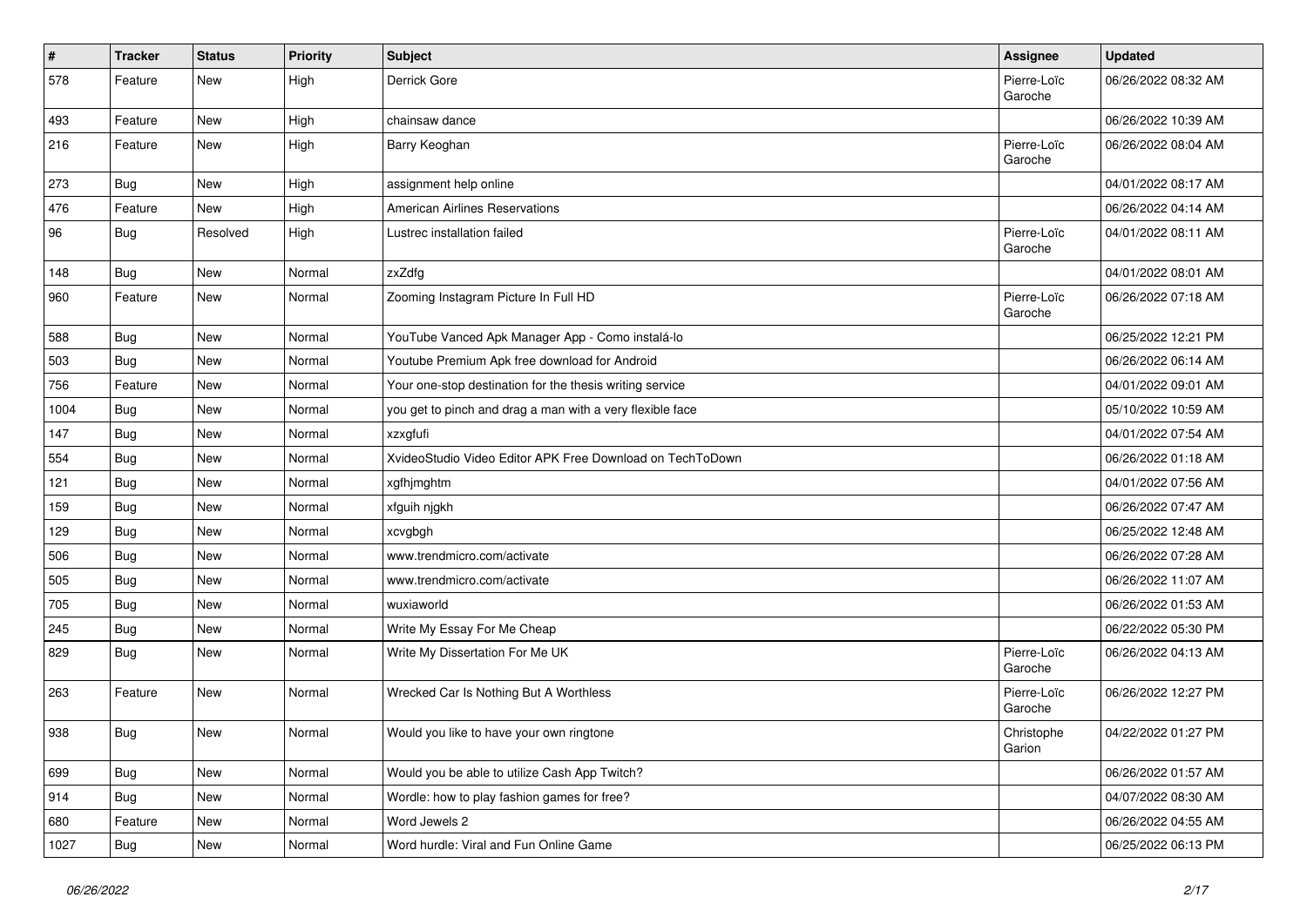| $\sharp$ | <b>Tracker</b> | <b>Status</b> | <b>Priority</b> | Subject                                                                    | <b>Assignee</b>        | <b>Updated</b>      |
|----------|----------------|---------------|-----------------|----------------------------------------------------------------------------|------------------------|---------------------|
| 679      | Bug            | New           | Normal          | Word Finder helps you to play word games better                            |                        | 04/01/2022 09:34 AM |
| 134      | <b>Bug</b>     | <b>New</b>    | Normal          | wisegolfers                                                                |                        | 06/24/2022 03:34 AM |
| 306      | Bug            | New           | Normal          | Window Tinting Services in Norcross GA                                     |                        | 04/01/2022 07:19 AM |
| 296      | Bug            | New           | Normal          | Window Tinting Services in Jonesboro GA                                    |                        | 04/01/2022 07:21 AM |
| 728      | <b>Bug</b>     | New           | Normal          | Will Cash App refund money if scammed? Hitches With Optimum Ease           |                        | 06/26/2022 06:15 AM |
| 538      | <b>Bug</b>     | New           | Normal          | Will cash app refund money if scammed quickly?                             |                        | 06/25/2022 10:20 AM |
| 878      | <b>Bug</b>     | New           | Normal          | Wie ist instazoom hilfreich beim Herunterladen von Instagram-Profilbildern |                        | 04/08/2022 09:28 PM |
| 776      | Bug            | New           | Normal          | Wibargain                                                                  |                        | 06/17/2022 08:52 PM |
| 587      | <b>Bug</b>     | New           | Normal          | Why Picsart Pro Offers Great Features                                      |                        | 06/26/2022 12:18 AM |
| 701      | <b>Bug</b>     | <b>New</b>    | Normal          | Why Law Essay Helper UK is Necessary?                                      |                        | 06/24/2022 03:17 PM |
| 922      | <b>Bug</b>     | New           | Normal          | Why Is The Need For Assignment Writing Services?                           |                        | 06/26/2022 12:42 PM |
| 757      | Bug            | <b>New</b>    | Normal          | Why Is Issue of Car Maintenance so Famous for the Consumers?               |                        | 04/01/2022 09:01 AM |
| 963      | Feature        | New           | Normal          | Why I am not getting cool cash app card designs- call experts              |                        | 06/26/2022 07:52 AM |
| 540      | Bug            | New           | Normal          | Why Haven't I Received My Cash App Card? Can I get t the reasons behind it |                        | 04/01/2022 09:25 AM |
| 637      | Feature        | <b>New</b>    | Normal          | Why do the Outlook rules not work in my account?                           |                        | 06/25/2022 12:51 AM |
| 884      | Bug            | New           | Normal          | Why do Subway Surfers popular                                              |                        | 04/01/2022 09:16 AM |
| 880      | <b>Bug</b>     | New           | Normal          | Why do Subway Surfers popular                                              |                        | 04/01/2022 09:16 AM |
| 551      | <b>Bug</b>     | New           | Normal          | Why Do Students Need Online Best Dissertation Writing Services?            |                        | 06/26/2022 08:15 AM |
| 208      | <b>Bug</b>     | New           | Normal          | Why Cash app won't let me send money if scammed?                           |                        | 04/01/2022 08:54 AM |
| 188      | Bug            | <b>New</b>    | Normal          | Why are university students buying assignments online?                     | Pierre-Loïc<br>Garoche | 06/26/2022 04:47 AM |
| 707      | Bug            | New           | Normal          | Why Accounting Assignments Are Beneficial For The Students?                | Pierre-Loïc<br>Garoche | 06/24/2022 09:16 PM |
| 1008     | Bug            | New           | Normal          | Who was the first black woman to anchor a newscast?                        |                        | 05/10/2022 03:13 PM |
| 802      | <b>Bug</b>     | New           | Normal          | Who Is an ETL Engineer                                                     |                        | 06/25/2022 12:34 AM |
| 801      | <b>Bug</b>     | New           | Normal          | Who Is an ETL Engineer                                                     |                        | 06/24/2022 11:18 PM |
| 800      | <b>Bug</b>     | New           | Normal          | Who Is an ETL Engineer                                                     |                        | 06/25/2022 10:31 PM |
| 799      | <b>Bug</b>     | <b>New</b>    | Normal          | Who Is an ETL Engineer                                                     |                        | 06/26/2022 09:27 AM |
| 798      | Bug            | New           | Normal          | Who Is an ETL Engineer                                                     |                        | 06/25/2022 04:19 PM |
| 1123     | Bug            | <b>New</b>    | Normal          | Where To Watch FIFA World Cup 2022                                         |                        | 06/24/2022 03:51 AM |
| 920      | Bug            | New           | Normal          | Where I Can Get Essay Writing Services?                                    |                        | 04/11/2022 08:35 AM |
| 768      | Bug            | New           | Normal          | Where can you buy best jackets online?                                     |                        | 04/01/2022 09:05 AM |
| 300      | <b>Bug</b>     | New           | Normal          | Wheels Powder Coating Services in Norcross GA                              |                        | 04/15/2022 01:45 PM |
| 223      | <b>Bug</b>     | New           | Normal          | WhatsApp Plus: Download, Update and Themes                                 |                        | 06/03/2022 08:07 PM |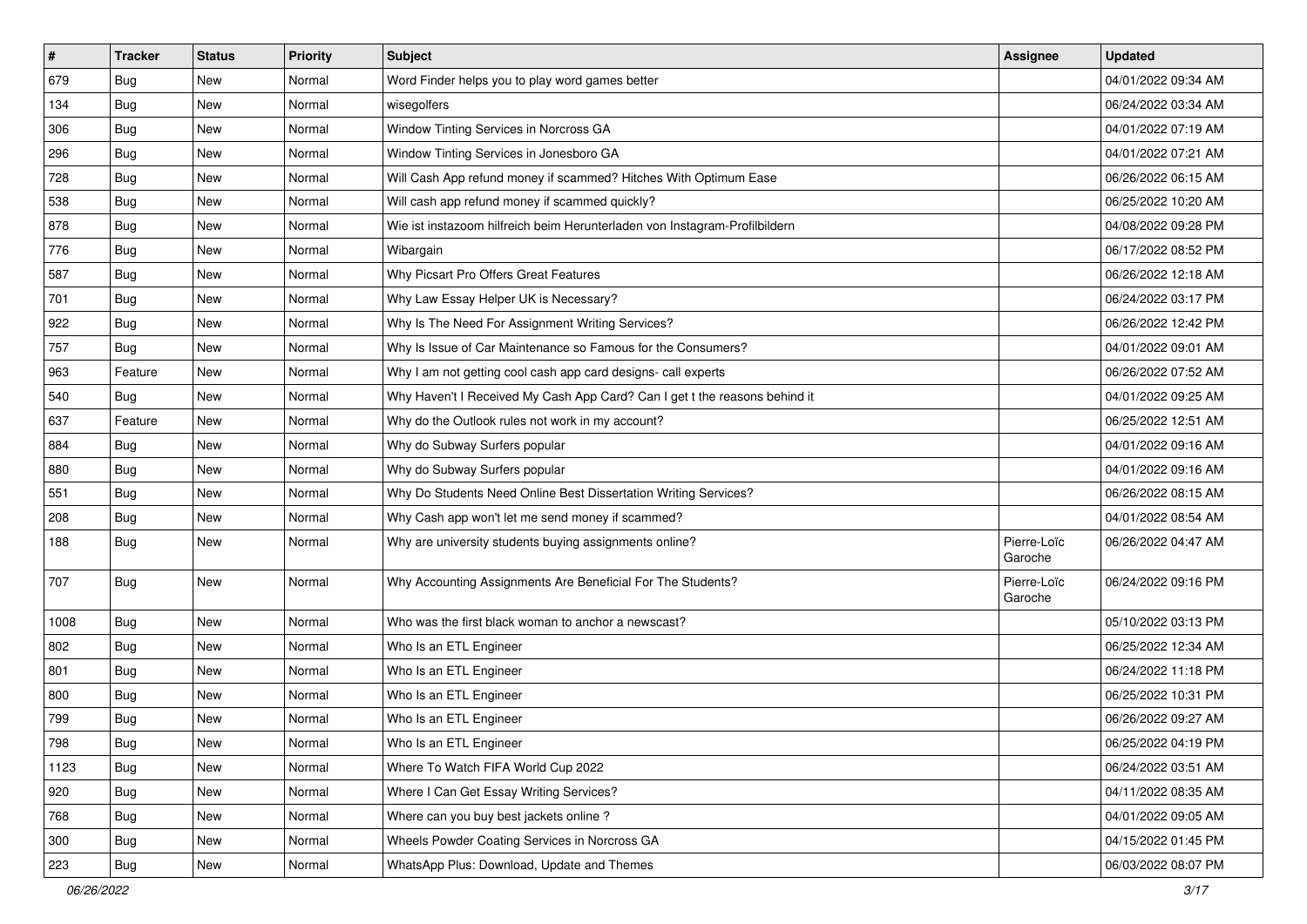| #    | <b>Tracker</b> | <b>Status</b> | <b>Priority</b> | <b>Subject</b>                                                                | <b>Assignee</b>        | <b>Updated</b>      |
|------|----------------|---------------|-----------------|-------------------------------------------------------------------------------|------------------------|---------------------|
| 1099 | Feature        | New           | Normal          | Whatsapp Plus - A New Way Of Communicating                                    |                        | 06/15/2022 10:48 AM |
| 560  | <b>Bug</b>     | New           | Normal          | Whatsapp Aero - Make Your Phone Auto Connect                                  |                        | 04/01/2022 09:28 AM |
| 605  | Feature        | New           | Normal          | What will the future of logo design be like?                                  |                        | 06/25/2022 03:02 AM |
| 1094 | Bug            | New           | Normal          | What time does direct deposit hit Cash App?                                   |                        | 06/14/2022 03:27 PM |
| 1125 | Bug            | New           | Normal          | What is Wordscapes?                                                           |                        | 06/24/2022 09:05 AM |
| 868  | Feature        | New           | Normal          | What Is the Role of a Graphic Designer?                                       | Pierre-Loïc<br>Garoche | 04/01/2022 09:12 AM |
| 1043 | <b>Bug</b>     | New           | Normal          | What Is The Right Way To Troubleshoot Cash App Transfer Failed Problems?      |                        | 05/25/2022 01:16 PM |
| 927  | Feature        | New           | Normal          | What Is The Right Way To Troubleshoot Cash App Transfer Failed Problems?      |                        | 04/12/2022 05:54 AM |
| 523  | <b>Bug</b>     | New           | Normal          | What Is The Right Google Account Recovery Aid To Regain Account Access?       | Pierre-Loïc<br>Garoche | 06/26/2022 06:58 AM |
| 836  | Bug            | New           | Normal          | What Is The Required Amount To Pay As Cash App Clearance Fee?                 |                        | 04/01/2022 09:00 AM |
| 636  | Bug            | New           | Normal          | What is the most popular furniture color?                                     |                        | 06/25/2022 04:57 PM |
| 520  | Bug            | New           | Normal          | What Is The Major Role Of Cash.app/Help and Support Page?                     |                        | 06/26/2022 07:10 AM |
| 569  | <b>Bug</b>     | New           | Normal          | What is the incoming and outgoing mail server for Outlook IMAP settings?      | Pierre-Loïc<br>Garoche | 06/26/2022 05:23 AM |
| 570  | Bug            | New           | Normal          | What is Sutton bank cash app customer service phone number?                   | Pierre-Loïc<br>Garoche | 06/26/2022 07:49 AM |
| 496  | <b>Bug</b>     | New           | Normal          | What is Live NetTV?                                                           |                        | 06/26/2022 03:01 AM |
| 761  | <b>Bug</b>     | New           | Normal          | What is it about basketball that makes it so popular in the United States?    | Corentin<br>Lauverjat  | 06/24/2022 03:48 AM |
| 792  | <b>Bug</b>     | New           | Normal          | What is Google Camera Mod?                                                    |                        | 04/01/2022 08:59 AM |
| 853  | <b>Bug</b>     | <b>New</b>    | Normal          | what is dr laser                                                              |                        | 04/01/2022 09:13 AM |
| 585  | Bug            | New           | Normal          | What is cash app help number?                                                 |                        | 04/01/2022 09:18 AM |
| 764  | Bug            | New           | Normal          | What is available to see what I can watch HBO Max?                            |                        | 06/26/2022 10:38 AM |
| 667  | <b>Bug</b>     | New           | Normal          | What Is a Ringtone?                                                           |                        | 06/25/2022 02:04 PM |
| 477  | Bug            | New           | Normal          | What Does Online Coupon Mean?                                                 |                        | 06/25/2022 11:15 PM |
| 1112 | Bug            | New           | Normal          | What Cash App Policy Says If Random Person Sent Me Money On Cash App?         |                        | 06/20/2022 07:48 AM |
| 1078 | <b>Bug</b>     | New           | Normal          | What Bank Is Cash App On Plaid? Find Clarity And Assistance                   |                        | 06/15/2022 11:56 AM |
| 281  | Feature        | New           | Normal          | what are the types of Ringtones?                                              | Anonymous              | 06/26/2022 06:00 AM |
| 1010 | <b>Bug</b>     | New           | Normal          | what are the requirements to borrow money from cash app ? cash app borrow app | Pierre-Loïc<br>Garoche | 05/11/2022 09:29 AM |
| 675  | <b>Bug</b>     | New           | Normal          | What Are Smart Tactics To Fix Cash App Transfer Failed Hurdles?               |                        | 06/16/2022 04:37 AM |
| 725  | Feature        | New           | Normal          | What are memo writing services design                                         |                        | 06/24/2022 06:24 AM |
| 857  | Bug            | New           | Normal          | Welcome to the world of classic retro games                                   |                        | 04/01/2022 09:13 AM |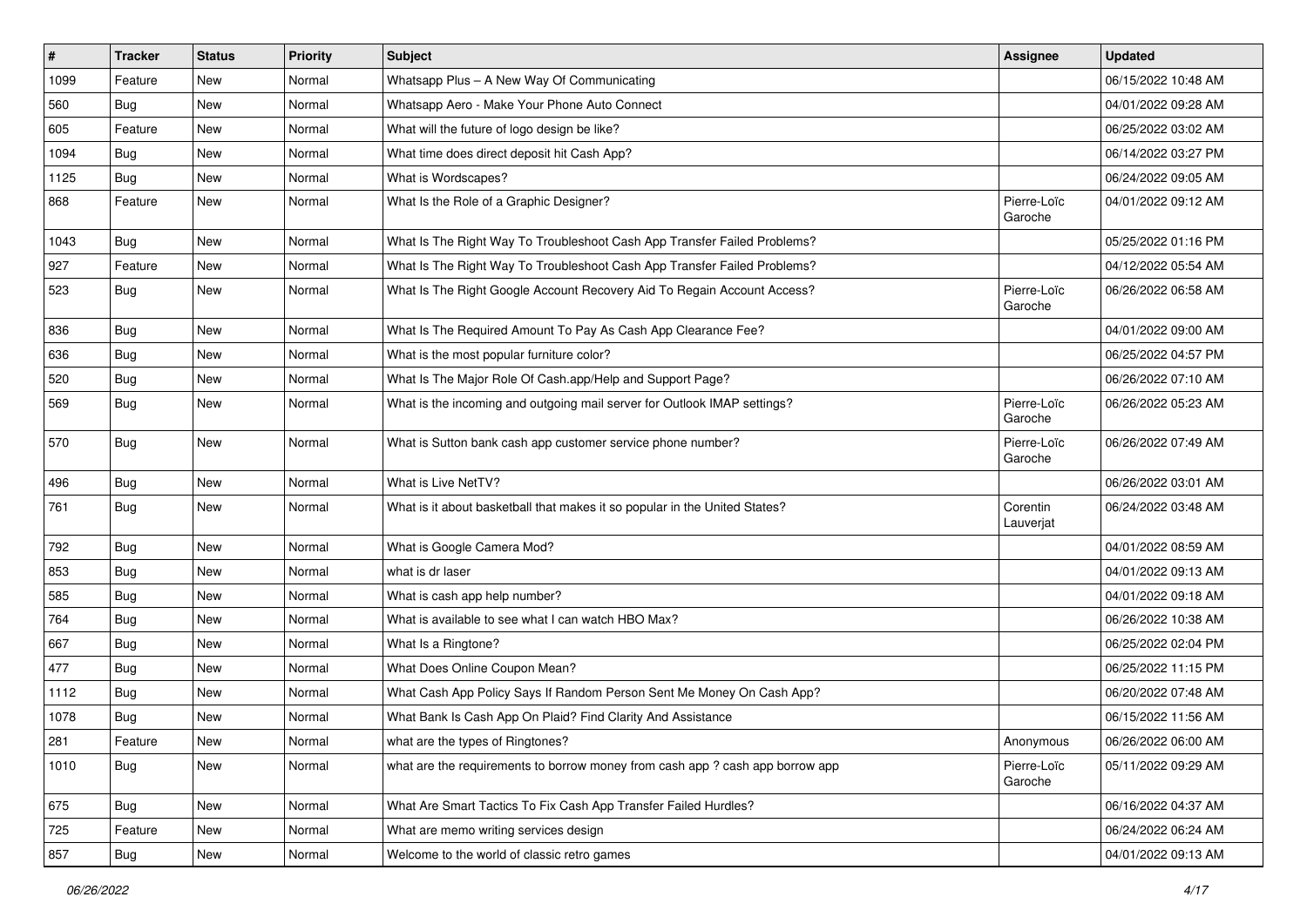| #    | <b>Tracker</b> | <b>Status</b> | Priority | <b>Subject</b>                                               | <b>Assignee</b>       | <b>Updated</b>      |
|------|----------------|---------------|----------|--------------------------------------------------------------|-----------------------|---------------------|
| 686  | Bug            | New           | Normal   | Welcome To The Most Demandable Mahipalpur Escorts Agency     |                       | 06/26/2022 04:37 AM |
| 548  | Bug            | New           | Normal   | Web N Logo Design                                            |                       | 04/01/2022 09:29 AM |
| 542  | Bug            | New           | Normal   | Web N Logo Design                                            |                       | 06/26/2022 01:28 AM |
| 260  | <b>Bug</b>     | New           | Normal   | Web Design Services Near Me                                  |                       | 06/26/2022 11:55 AM |
| 555  | Bug            | New           | Normal   | web design development in hyderabad                          |                       | 06/26/2022 11:44 AM |
| 264  | <b>Bug</b>     | New           | Normal   | We Buy Your Unwanted Car                                     | Corentin<br>Lauverjat | 06/26/2022 11:42 AM |
| 658  | Bug            | New           | Normal   | Watermelon Nutrition Facts And Health Benefits               |                       | 06/26/2022 08:33 AM |
| 314  | Bug            | New           | Normal   | Water Extraction Services in Virginia Beach VA               |                       | 04/01/2022 07:25 AM |
| 313  | Bug            | <b>New</b>    | Normal   | Water Extraction Services in Virginia Beach VA               |                       | 06/23/2022 02:14 AM |
| 331  | Bug            | New           | Normal   | Water Extraction Services in Norfolk VA                      |                       | 06/26/2022 02:21 AM |
| 346  | Bug            | <b>New</b>    | Normal   | Water Extraction Services in Chesapeake VA                   |                       | 04/01/2022 07:15 AM |
| 968  | Feature        | New           | Normal   | watch nfl online free live streaming                         |                       | 06/25/2022 11:52 PM |
| 974  | Bug            | New           | Normal   | Watch NCAA Football Live Streaming Free                      |                       | 05/06/2022 08:16 AM |
| 969  | <b>Bug</b>     | New           | Normal   | Watch NCAA Football Live Match Free                          |                       | 04/23/2022 07:29 AM |
| 584  | <b>Bug</b>     | New           | Normal   | Want the cash app customer service number to check balance?  |                       | 06/25/2022 02:30 PM |
| 1036 | Bug            | New           | Normal   | <b>VPS Material</b>                                          |                       | 05/18/2022 09:34 PM |
| 981  | Bug            | New           | Normal   | VidMate Mod APK                                              |                       | 05/06/2022 09:22 AM |
| 620  | <b>Bug</b>     | New           | Normal   | Viagra Meds: Fastest & Quick Delivery On Your Doorstep - USA |                       | 06/26/2022 11:15 AM |
| 607  | Bug            | New           | Normal   | Vex 5                                                        |                       | 04/01/2022 09:22 AM |
| 722  | Bug            | <b>New</b>    | Normal   | Vergrößern Sie Instagram-Fotos mit instazoom                 | Christophe<br>Garion  | 06/25/2022 02:24 PM |
| 292  | Bug            | New           | Normal   | Venmo to Cash App Transfer Of Money- Explore Here            |                       | 06/26/2022 11:48 AM |
| 1001 | <b>Bug</b>     | New           | Normal   | Venmo Keep Saying Error?                                     |                       | 06/16/2022 02:11 PM |
| 301  | <b>Bug</b>     | New           | Normal   | Vehicle Electronics Services in Norcross GA                  |                       | 04/01/2022 07:18 AM |
| 125  | Bug            | New           | Normal   | vbvnm                                                        |                       | 04/01/2022 07:55 AM |
| 624  | <b>Bug</b>     | New           | Normal   | Use go with the Driving Directions for your go               |                       | 06/21/2022 04:54 AM |
| 153  | <b>Bug</b>     | New           | Normal   | urgent loan online                                           | Christophe<br>Garion  | 06/26/2022 07:22 AM |
| 464  | Bug            | New           | Normal   | Upholstery Cleaning Westchester MA                           |                       | 06/21/2022 04:02 PM |
| 440  | Bug            | New           | Normal   | Upholstery Cleaning Watertown MA                             |                       | 04/01/2022 07:49 AM |
| 415  | Bug            | New           | Normal   | Upholstery Cleaning Somerville MA                            |                       | 04/01/2022 07:48 AM |
| 324  | <b>Bug</b>     | New           | Normal   | Upholstery Cleaning Services in Virginia Beach VA            |                       | 04/01/2022 07:26 AM |
| 339  | <b>Bug</b>     | New           | Normal   | Upholstery Cleaning Services in Norfolk VA                   |                       | 06/17/2022 04:36 AM |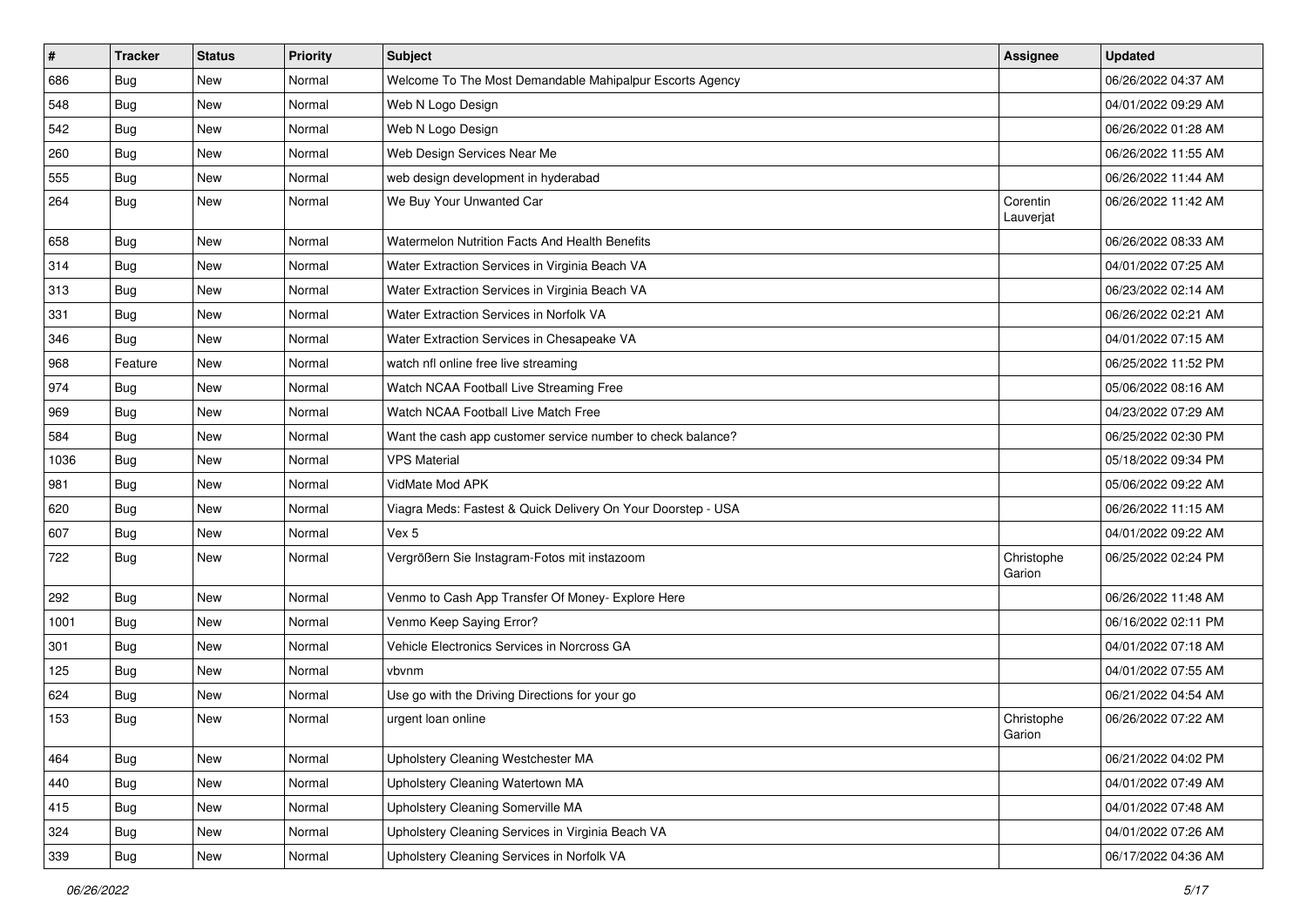| $\sharp$ | <b>Tracker</b> | <b>Status</b> | <b>Priority</b> | Subject                                                                                                 | Assignee               | <b>Updated</b>      |
|----------|----------------|---------------|-----------------|---------------------------------------------------------------------------------------------------------|------------------------|---------------------|
| 355      | Bug            | New           | Normal          | Upholstery Cleaning Services in Chesapeake VA                                                           |                        | 04/01/2022 07:14 AM |
| 448      | <b>Bug</b>     | <b>New</b>    | Normal          | Upholstery Cleaning Quincy MA                                                                           |                        | 04/01/2022 07:48 AM |
| 432      | Bug            | New           | Normal          | Upholstery Cleaning Newton MA                                                                           |                        | 04/01/2022 07:50 AM |
| 456      | Bug            | New           | Normal          | Upholstery Cleaning Medford MA                                                                          |                        | 04/01/2022 07:28 AM |
| 423      | <b>Bug</b>     | <b>New</b>    | Normal          | Upholstery Cleaning Brookline MA                                                                        |                        | 04/01/2022 07:46 AM |
| 407      | <b>Bug</b>     | New           | Normal          | Upholstery Cleaning Boston MA                                                                           |                        | 04/01/2022 07:47 AM |
| 472      | <b>Bug</b>     | New           | Normal          | Upholstery Cleaning Arlington MA                                                                        |                        | 04/01/2022 07:31 AM |
| 513      | <b>Bug</b>     | New           | Normal          | Unlock cash app account using the easy steps:                                                           | Anonymous              | 06/25/2022 08:56 PM |
| 490      | <b>Bug</b>     | New           | Normal          | Unlock cash app account by getting quick solutions from the technical executives                        |                        | 06/26/2022 08:44 AM |
| 598      | Bug            | <b>New</b>    | Normal          | Universo s / f Download                                                                                 |                        | 06/25/2022 03:38 PM |
| 597      | Bug            | New           | Normal          | Universo s / f Download                                                                                 |                        | 06/26/2022 10:14 AM |
| 772      | Bug            | New           | Normal          | united airlines baggage policy                                                                          |                        | 06/26/2022 05:25 AM |
| 771      | Bug            | <b>New</b>    | Normal          | united airlines baggage policy                                                                          |                        | 06/26/2022 07:19 AM |
| 1093     | <b>Bug</b>     | New           | Normal          | Uniswap Exchange                                                                                        | Christophe<br>Garion   | 06/14/2022 11:55 AM |
| 563      | Bug            | <b>New</b>    | Normal          | Understanding the Difference Between Free and Paid Mod Apks                                             |                        | 06/26/2022 12:15 AM |
| 484      | <b>Bug</b>     | New           | Normal          | UK best essay writing service                                                                           |                        | 06/25/2022 08:18 PM |
| 483      | Bug            | New           | Normal          | UK best essay writing service                                                                           |                        | 06/25/2022 04:05 PM |
| 200      | <b>Bug</b>     | New           | Normal          | uiopijo                                                                                                 |                        | 06/26/2022 07:06 AM |
| 168      | <b>Bug</b>     | New           | Normal          | UFC 256 Live Stream Online                                                                              |                        | 06/26/2022 10:16 AM |
| 113      | <b>Bug</b>     | New           | Normal          | ufc 254 live                                                                                            |                        | 06/25/2022 01:50 AM |
| 495      | <b>Bug</b>     | <b>New</b>    | Normal          | Twitch Clip Downloader Download Twitch Clips Online 2021                                                |                        | 06/26/2022 11:27 AM |
| 661      | <b>Bug</b>     | New           | Normal          | Turbo VPN MOD APK Download                                                                              |                        | 06/24/2022 08:51 AM |
| 1084     | Bug            | New           | Normal          | <b>Trippie Redd</b>                                                                                     |                        | 06/11/2022 09:05 AM |
| 131      | <b>Bug</b>     | New           | Normal          | triokids                                                                                                |                        | 04/01/2022 07:54 AM |
| 178      | <b>Bug</b>     | New           | Normal          | transparent lace wigs                                                                                   |                        | 06/25/2022 07:07 PM |
| 514      | Bug            | New           | Normal          | Trans-Caribbean                                                                                         |                        | 06/26/2022 05:03 AM |
| 909      | <b>Bug</b>     | New           | Normal          | Toca Life World APK                                                                                     |                        | 04/06/2022 04:52 AM |
| 908      | <b>Bug</b>     | New           | Normal          | Toca Life World APK                                                                                     |                        | 04/06/2022 03:18 AM |
| 844      | <b>Bug</b>     | New           | Normal          | To know Chime Routing Number call on the helpline number                                                |                        | 04/01/2022 08:58 AM |
| 837      | <b>Bug</b>     | New           | Normal          | To Create An Instagram Story                                                                            | Pierre-Loïc<br>Garoche | 04/01/2022 08:58 AM |
| 1114     | <b>Bug</b>     | New           | Normal          | To control the car, all you must do is click to go left or right and release the button to go straight. |                        | 06/25/2022 10:15 PM |
| 712      | <b>Bug</b>     | New           | Normal          | <b>Tips and Tricks</b>                                                                                  |                        | 06/24/2022 04:19 PM |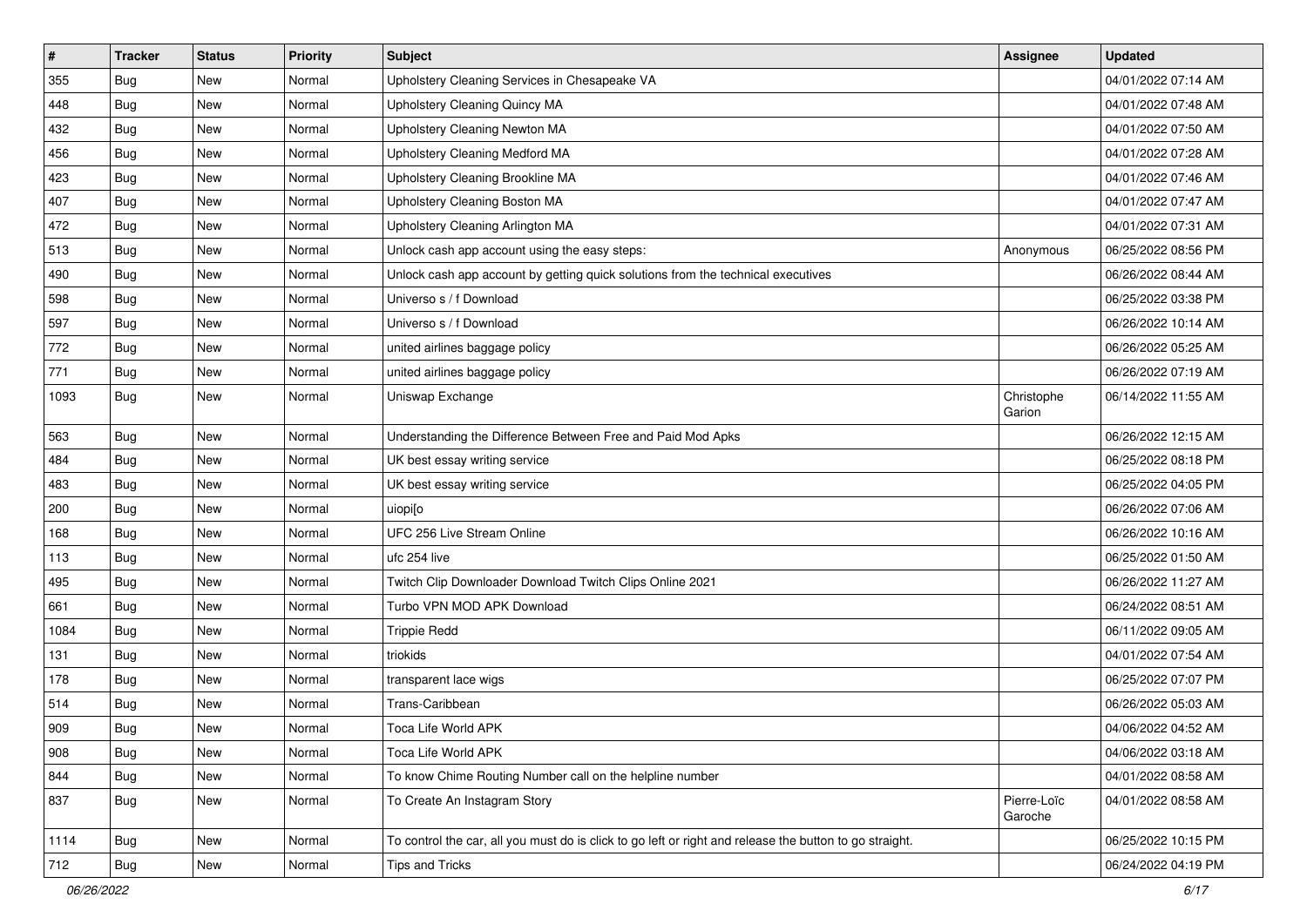| $\sharp$ | <b>Tracker</b> | <b>Status</b> | <b>Priority</b> | <b>Subject</b>                                                                                      | Assignee               | <b>Updated</b>      |
|----------|----------------|---------------|-----------------|-----------------------------------------------------------------------------------------------------|------------------------|---------------------|
| 321      | <b>Bug</b>     | New           | Normal          | Tile & Grout Cleaning Services in Virginia Beach VA                                                 |                        | 06/21/2022 03:04 AM |
| 336      | <b>Bug</b>     | <b>New</b>    | Normal          | Tile & Grout Cleaning Services in Norfolk VA                                                        |                        | 06/26/2022 08:33 AM |
| 352      | Bug            | New           | Normal          | Tile & Grout Cleaning Services in Chesapeake VA                                                     |                        | 06/26/2022 01:05 AM |
| 945      | Bug            | New           | Normal          | TikTok 18 Mod Apk For Your Android                                                                  |                        | 04/13/2022 09:32 AM |
| 529      | <b>Bug</b>     | <b>New</b>    | Normal          | Thop TV APK - Free Download for Android                                                             |                        | 06/25/2022 11:27 PM |
| 642      | <b>Bug</b>     | New           | Normal          | thong tin thoi tiet ngay hom nay                                                                    |                        | 06/26/2022 09:45 AM |
| 645      | <b>Bug</b>     | New           | Normal          | thong tin chinh xac nhat hom nay                                                                    |                        | 06/25/2022 04:16 AM |
| 639      | Bug            | New           | Normal          | thong tin chinh xac                                                                                 |                        | 06/26/2022 05:25 AM |
| 743      | <b>Bug</b>     | New           | Normal          | They promote 'pixel art' contests and a 'game jam' related to the work and figure of Carlos Casares |                        | 04/15/2022 09:12 PM |
| 1065     | Bug            | <b>New</b>    | Normal          | The top foreign language training game in 2022                                                      |                        | 06/07/2022 04:05 AM |
| 891      | Bug            | New           | Normal          | The most interesting game today, have you tried it?                                                 |                        | 04/01/2022 09:17 AM |
| 512      | <b>Bug</b>     | New           | Normal          | The Importance Of Using Custom Writing Services                                                     |                        | 06/26/2022 02:20 AM |
| 672      | <b>Bug</b>     | New           | Normal          | The easiest way to delete ringtones on iPhone                                                       |                        | 06/25/2022 10:02 AM |
| 1033     | <b>Bug</b>     | New           | Normal          | The best slope 2 online games to play right now                                                     |                        | 05/17/2022 10:55 AM |
| 674      | <b>Bug</b>     | New           | Normal          | The best game in 2021                                                                               | Pierre-Loïc<br>Garoche | 06/24/2022 10:05 PM |
| 1028     | <b>Bug</b>     | <b>New</b>    | Normal          | The Best Free Online Game to Play with Friends                                                      |                        | 05/16/2022 05:00 AM |
| 625      | Bug            | <b>New</b>    | Normal          | The best free online driving directions tool                                                        |                        | 04/01/2022 09:28 AM |
| 930      | <b>Bug</b>     | New           | Normal          | The best free games online                                                                          |                        | 04/12/2022 09:05 AM |
| 932      | <b>Bug</b>     | <b>New</b>    | Normal          | The best epic, long-playing PC games will consume days of your life.                                |                        | 05/15/2022 07:44 PM |
| 749      | <b>Bug</b>     | New           | Normal          | The Best Bubble Shooter Game for Android                                                            |                        | 06/26/2022 12:12 PM |
| 221      | <b>Bug</b>     | <b>New</b>    | Normal          | The Best APk                                                                                        |                        | 04/01/2022 08:49 AM |
| 246      | <b>Bug</b>     | <b>New</b>    | Normal          | The Beast App                                                                                       |                        | 06/26/2022 09:15 AM |
| 970      | <b>Bug</b>     | New           | Normal          | The Amount Of Time Does Cash App Direct Deposit Time Take?                                          |                        | 04/23/2022 08:33 AM |
| 1040     | <b>Bug</b>     | New           | Normal          | thabet                                                                                              |                        | 05/19/2022 08:05 PM |
| 482      | <b>Bug</b>     | New           | Normal          | <b>Text Window</b>                                                                                  |                        | 06/25/2022 11:39 PM |
| 498      | <b>Bug</b>     | New           | Normal          | Téléchargeur SoundCloud : SoundCloud en Mp3                                                         | Christophe<br>Garion   | 06/26/2022 07:29 AM |
| 961      | Bug            | New           | Normal          | TeaTv is an Android                                                                                 |                        | 04/20/2022 11:01 AM |
| 644      | Bug            | New           | Normal          | <b>TeaTV App Review</b>                                                                             |                        | 06/26/2022 07:17 AM |
| 664      | <b>Bug</b>     | <b>New</b>    | Normal          | Tea TV Apk Download - The Best Way to Watch Movies Offline                                          |                        | 06/24/2022 08:01 PM |
| 691      | Bug            | New           | Normal          | tea garden dublin                                                                                   |                        | 04/01/2022 09:31 AM |
| 926      | <b>Bug</b>     | New           | Normal          | tavor 7                                                                                             |                        | 06/22/2022 05:08 PM |
| 925      | <b>Bug</b>     | New           | Normal          | tavor 7                                                                                             |                        | 06/15/2022 03:45 AM |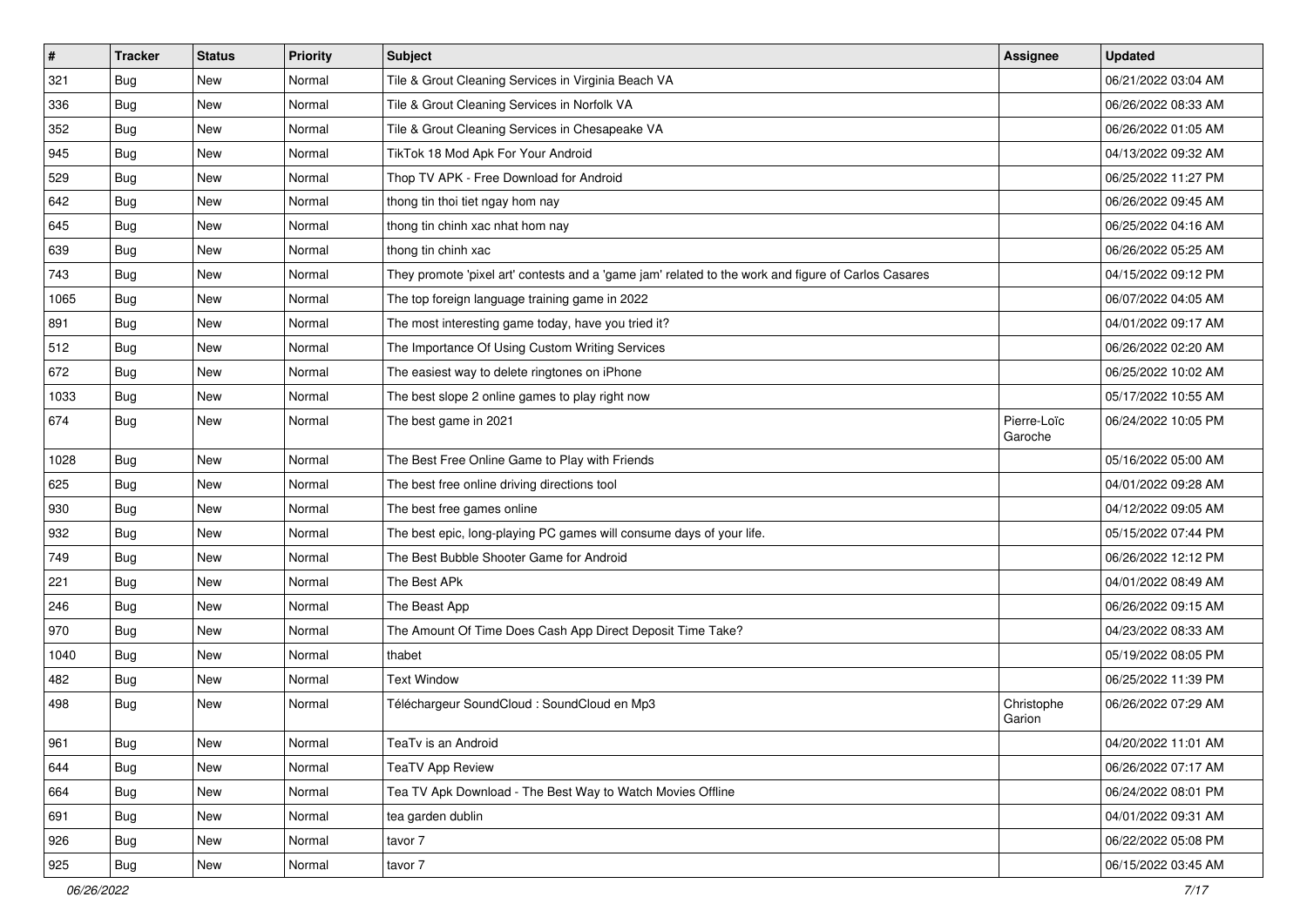| $\vert$ # | <b>Tracker</b> | <b>Status</b> | Priority | Subject                                                            | <b>Assignee</b>        | <b>Updated</b>      |
|-----------|----------------|---------------|----------|--------------------------------------------------------------------|------------------------|---------------------|
| 710       | Bug            | <b>New</b>    | Normal   | Take Necessary Assistance If You Are Unable Activate Cash App Card |                        | 06/25/2022 09:26 PM |
| 1070      | Feature        | New           | Normal   | <b>Tableau Consulting Expertise</b>                                |                        | 06/09/2022 11:50 AM |
| 1000      | <b>Bug</b>     | New           | Normal   | Super easy way to zoom photos and upload to Instagram              | Christophe<br>Garion   | 05/07/2022 11:06 AM |
| 1120      | Bug            | New           | Normal   | Summary of 5 best coloring apps on phones                          |                        | 06/26/2022 11:32 AM |
| 1011      | <b>Bug</b>     | <b>New</b>    | Normal   | Summary of 10 best coloring apps on phones                         |                        | 05/11/2022 10:58 AM |
| 140       | <b>Bug</b>     | <b>New</b>    | Normal   | sugarbalanceusa                                                    |                        | 06/26/2022 10:54 AM |
| 126       | Feature        | New           | Normal   | Stussy Air Force 1 replica                                         |                        | 06/26/2022 11:44 AM |
| 558       | Feature        | <b>New</b>    | Normal   | <b>Stunning Classic Sofas</b>                                      |                        | 06/25/2022 11:46 PM |
| 967       | Feature        | New           | Normal   | stream live nfl games free online                                  |                        | 06/26/2022 10:09 AM |
| 319       | Bug            | New           | Normal   | Steam Cleaning Services in Virginia Beach VA                       |                        | 04/01/2022 07:27 AM |
| 334       | Bug            | New           | Normal   | Steam Cleaning Services in Norfolk VA                              |                        | 04/01/2022 07:25 AM |
| 349       | Bug            | <b>New</b>    | Normal   | Steam Cleaning Services in Chesapeake VA                           |                        | 04/01/2022 07:14 AM |
| 309       | Bug            | <b>New</b>    | Normal   | Stain Removal Services in Virginia Beach VA                        |                        | 04/01/2022 07:19 AM |
| 327       | Bug            | New           | Normal   | Stain Removal Services in Norfolk VA                               |                        | 04/01/2022 07:26 AM |
| 342       | Bug            | New           | Normal   | Stain Removal Services in Chesapeake VA                            |                        | 04/01/2022 07:22 AM |
| 312       | <b>Bug</b>     | New           | Normal   | Stain Protection Services in Virginia Beach VA                     |                        | 06/26/2022 05:26 AM |
| 330       | Bug            | New           | Normal   | Stain Protection Services in Norfolk VA                            |                        | 04/01/2022 07:26 AM |
| 345       | Bug            | New           | Normal   | Stain Protection Services in Chesapeake VA                         |                        | 06/26/2022 12:34 PM |
| 814       | <b>Bug</b>     | New           | Normal   | Stage Fright Cure                                                  | Pierre-Loïc<br>Garoche | 06/26/2022 07:04 AM |
| 773       | Bug            | New           | Normal   | Spades - Play online free                                          |                        | 06/25/2022 02:00 AM |
| 526       | Bug            | New           | Normal   | Soundcloud to mp3 converter - Download Soundcloud songs            |                        | 06/25/2022 05:36 PM |
| 869       | Bug            | New           | Normal   | Sonnerie Post Malone 2022                                          |                        | 04/13/2022 11:05 AM |
| 141       | Feature        | New           | Normal   | Something about jerry curly                                        |                        | 06/26/2022 06:18 AM |
| 222       | Bug            | New           | Normal   | Social Profile links                                               |                        | 06/24/2022 02:53 AM |
| 1048      | Bug            | New           | Normal   | So zeigen Sie ein Instagram-Profilbild an und vergrößern es        |                        | 05/25/2022 06:56 AM |
| 992       | Bug            | New           | Normal   | So vergrößern Sie Ihr Instagram-Profilbild                         |                        | 05/04/2022 08:46 AM |
| 576       | <b>Bug</b>     | <b>New</b>    | Normal   | So laden Sie ein Instagram-Bild herunter                           |                        | 06/23/2022 09:23 AM |
| 1018      | Bug            | New           | Normal   | So erhalten Sie ein kostenloses Hörbuch                            |                        | 06/26/2022 07:02 AM |
| 136       | <b>Bug</b>     | New           | Normal   | snappow                                                            |                        | 06/26/2022 02:11 AM |
| 809       | Bug            | New           | Normal   | Smash Karts - immerse yourself in the exciting race                |                        | 06/24/2022 11:37 PM |
| 897       | Bug            | New           | Normal   | Slot Pulsa Pragmatic Play                                          | <b>Xavier Thirioux</b> | 04/01/2022 12:08 PM |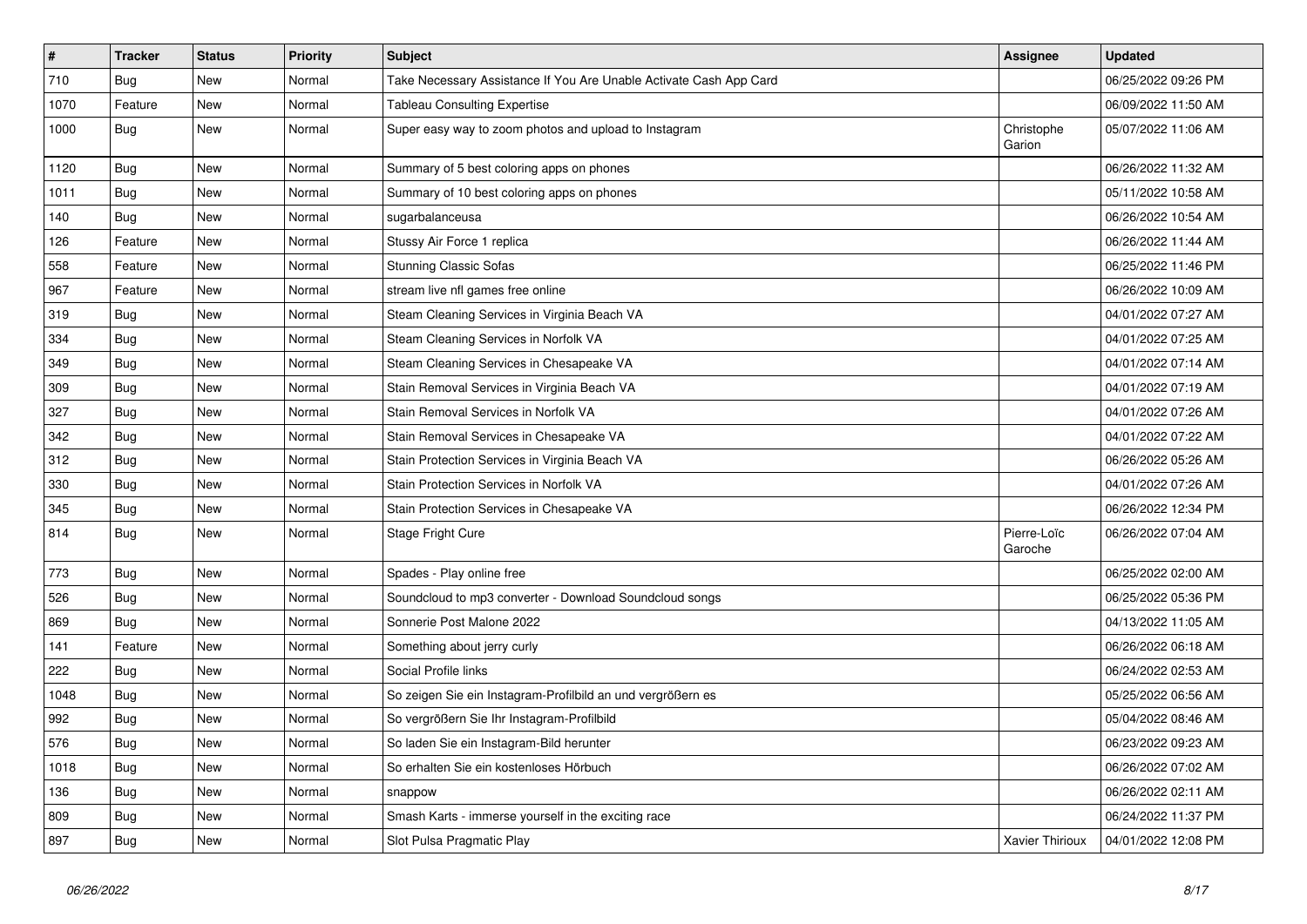| #    | <b>Tracker</b> | <b>Status</b> | <b>Priority</b> | <b>Subject</b>                                                                       | <b>Assignee</b>        | <b>Updated</b>      |
|------|----------------|---------------|-----------------|--------------------------------------------------------------------------------------|------------------------|---------------------|
| 63   | Feature        | New           | Normal          | Skip normalization step in mutation generation if it possible                        | Pierre-Loïc<br>Garoche | 06/25/2022 10:31 PM |
| 1110 | <b>Bug</b>     | New           | Normal          | Six Guns Mod Apk Answers Your Questions                                              | Pierre-Loïc<br>Garoche | 06/20/2022 04:42 AM |
| 1109 | Feature        | New           | Normal          | Six Guns Mod Apk Answers Your Questions                                              | Christophe<br>Garion   | 06/26/2022 09:12 AM |
| 1108 | Bug            | New           | Normal          | Six Guns Mod Apk Answers Your Questions                                              |                        | 06/20/2022 04:37 AM |
| 808  | Bug            | New           | Normal          | Sinnvolle Guten-Morgen-Grüße                                                         |                        | 06/25/2022 12:09 PM |
| 567  | <b>Bug</b>     | New           | Normal          | Singapore assignment help                                                            |                        | 06/26/2022 10:52 AM |
| 72   | <b>Bug</b>     | New           | Normal          | Simulinkd does not match Lustre using EMF backend when using nested Merge expression | Pierre-Loïc<br>Garoche | 04/01/2022 08:06 AM |
| 500  | <b>Bug</b>     | New           | Normal          | Simply contact the technical team, to find the solution to cash app refund problems. | Pierre-Loïc<br>Garoche | 06/26/2022 11:36 AM |
| 898  | <b>Bug</b>     | New           | Normal          | Shadow Fight 2 Mod APK                                                               |                        | 04/02/2022 09:17 AM |
| 652  | <b>Bug</b>     | New           | Normal          | Sesame Health Benefits                                                               |                        | 06/26/2022 09:38 AM |
| 1055 | <b>Bug</b>     | New           | Normal          | seo apk                                                                              | Pierre-Loïc<br>Garoche | 05/27/2022 06:23 AM |
| 197  | <b>Bug</b>     | New           | Normal          | SBL JABORANDI PLUS HAIR OIL - COMPLETE SCALP CARE (100ML)                            |                        | 06/26/2022 04:26 AM |
| 199  | Bug            | New           | Normal          | SBL CLEARSTONE DROPS (30ML)                                                          |                        | 04/01/2022 08:23 AM |
| 252  | Bug            | New           | Normal          | Samsung U600 - Is Essential Business And Personal Phone                              |                        | 04/04/2022 04:45 AM |
| 791  | <b>Bug</b>     | New           | Normal          | Samsnung TV Plus is not working                                                      |                        | 04/01/2022 09:03 AM |
| 902  | Feature        | New           | Normal          | salo717                                                                              |                        | 05/18/2022 10:35 AM |
| 651  | Bug            | New           | Normal          | Salmon Health Benefits                                                               |                        | 06/25/2022 07:05 AM |
| 794  | Feature        | New           | Normal          | Safe place to buy fifa coins                                                         |                        | 06/25/2022 12:53 AM |
| 638  | Bug            | New           | Normal          | Run 3 game                                                                           |                        | 06/26/2022 06:31 AM |
| 322  | Bug            | New           | Normal          | Rug Cleaning Services in Virginia Beach VA                                           |                        | 04/01/2022 07:26 AM |
| 337  | <b>Bug</b>     | New           | Normal          | Rug Cleaning Services in Norfolk VA                                                  |                        | 04/01/2022 07:23 AM |
| 353  | Bug            | New           | Normal          | Rug Cleaning Services in Chesapeake VA                                               |                        | 04/01/2022 07:14 AM |
| 160  | <b>Bug</b>     | New           | Normal          | rtyuiv wbhyu                                                                         |                        | 04/01/2022 07:56 AM |
| 261  | Bug            | New           | Normal          | Ringtone Downloads - Easy Ways Come Up With Your Own Ringtones                       |                        | 06/26/2022 12:47 AM |
| 595  | Bug            | New           | Normal          | RFM Online - une révolution dans la gestion de l'identité numérique                  |                        | 06/25/2022 06:29 AM |
| 250  | <b>Bug</b>     | New           | Normal          | Reviews of phone ringtones                                                           |                        | 06/26/2022 12:25 PM |
| 804  | <b>Bug</b>     | New           | Normal          | Review                                                                               |                        | 06/25/2022 05:07 PM |
| 471  | <b>Bug</b>     | New           | Normal          | Residential Floor Cleaning Westchester MA                                            |                        | 06/23/2022 07:55 AM |
| 447  | Bug            | New           | Normal          | Residential Floor Cleaning Watertown MA                                              |                        | 04/01/2022 07:49 AM |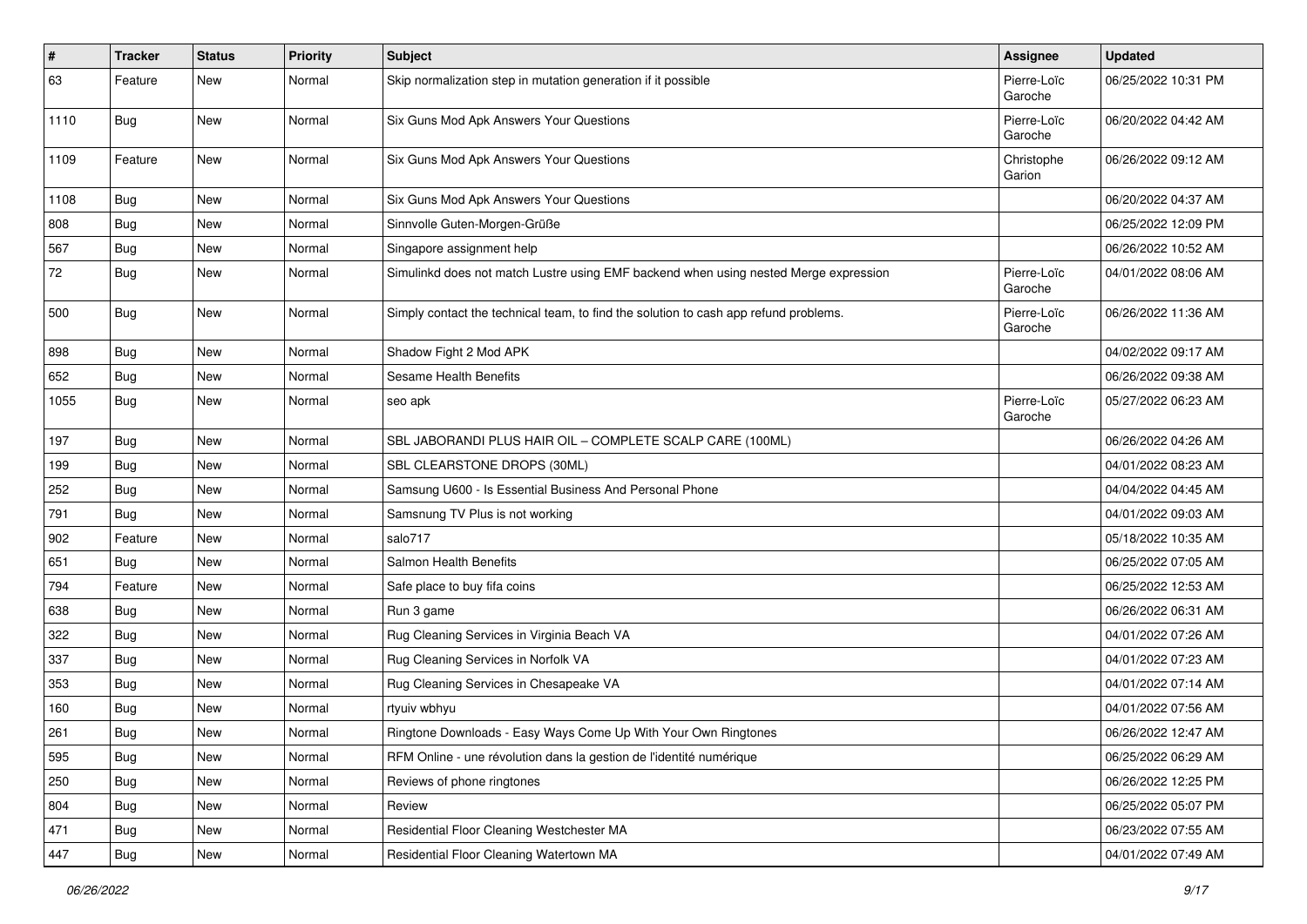| $\sharp$ | <b>Tracker</b> | <b>Status</b> | <b>Priority</b> | <b>Subject</b>                                                              | <b>Assignee</b>      | <b>Updated</b>      |
|----------|----------------|---------------|-----------------|-----------------------------------------------------------------------------|----------------------|---------------------|
| 422      | Bug            | New           | Normal          | Residential Floor Cleaning Somerville MA                                    |                      | 04/01/2022 07:46 AM |
| 455      | <b>Bug</b>     | <b>New</b>    | Normal          | Residential Floor Cleaning Quincy MA                                        |                      | 04/01/2022 07:38 AM |
| 439      | <b>Bug</b>     | New           | Normal          | Residential Floor Cleaning Newton MA                                        |                      | 04/01/2022 07:49 AM |
| 463      | <b>Bug</b>     | New           | Normal          | Residential Floor Cleaning Medford MA                                       |                      | 04/01/2022 07:32 AM |
| 431      | <b>Bug</b>     | New           | Normal          | Residential Floor Cleaning Brookline MA                                     |                      | 04/01/2022 07:50 AM |
| 414      | <b>Bug</b>     | New           | Normal          | Residential Floor Cleaning Boston MA                                        |                      | 04/01/2022 07:46 AM |
| 1082     | <b>Bug</b>     | New           | Normal          | Reset chime bank password without phone number                              |                      | 06/15/2022 11:56 AM |
| 127      | Feature        | New           | Normal          | replica af1                                                                 |                      | 04/01/2022 07:55 AM |
| 139      | <b>Bug</b>     | New           | Normal          | relseo                                                                      |                      | 06/25/2022 09:04 PM |
| 695      | <b>Bug</b>     | <b>New</b>    | Normal          | Refer Listas IPTV Apk                                                       |                      | 06/25/2022 08:23 PM |
| 875      | Bug            | New           | Normal          | Red ball game                                                               |                      | 04/01/2022 09:15 AM |
| 243      | Feature        | <b>New</b>    | Normal          | Reconstruir la pandilla de la mafia en Gangstar Vegas MOD APK               |                      | 06/26/2022 02:20 AM |
| 704      | <b>Bug</b>     | New           | Normal          | Reach support team of Chime Customer Service for instant help               |                      | 06/25/2022 07:25 PM |
| 917      | Bug            | New           | Normal          | Random Person Sent Me Money on Cash App-find solution?                      |                      | 04/09/2022 12:32 PM |
| 552      | Feature        | <b>New</b>    | Normal          | Radio rfm and the benefits of radio rfm                                     |                      | 06/25/2022 08:02 PM |
| 549      | <b>Bug</b>     | New           | Normal          | Radio Luisteren                                                             |                      | 06/26/2022 11:56 AM |
| 1096     | Bug            | <b>New</b>    | Normal          | Race and experience new life.                                               |                      | 06/15/2022 04:45 AM |
| 546      | Feature        | <b>New</b>    | Normal          | Quickbooks Error                                                            |                      | 06/25/2022 09:58 PM |
| 488      | Bug            | New           | Normal          | Quick solution to solve cash app dispute by the technical team              |                      | 06/26/2022 10:58 AM |
| 1023     | Bug            | <b>New</b>    | Normal          | Questions That Are Typically Asked About Trap The Cat                       |                      | 05/14/2022 03:51 AM |
| 244      | Bug            | New           | Normal          | Quels sont les avantages des stations de radio en ligne.                    |                      | 06/26/2022 03:48 AM |
| 715      | <b>Bug</b>     | New           | Normal          | Puppy Playtime Descargar gratis                                             |                      | 06/25/2022 12:10 PM |
| 850      | Bug            | New           | Normal          | Puppy Playtime APK Android                                                  |                      | 04/01/2022 09:14 AM |
| 797      | Bug            | New           | Normal          | Psychedelic                                                                 | Christophe<br>Garion | 06/25/2022 12:37 PM |
| 517      | Bug            | New           | Normal          | Proficient tips to take help of cash app support professionals:             |                      | 06/26/2022 07:34 AM |
| 211      | <b>Bug</b>     | <b>New</b>    | Normal          | Problem in Cash App rebate? Call Cash App customer service number for help. |                      | 06/26/2022 05:19 AM |
| 173      | Feature        | <b>New</b>    | Normal          | private limited company registration                                        |                      | 06/25/2022 11:13 AM |
| 1113     | <b>Bug</b>     | New           | Normal          | Press the button to control your car                                        |                      | 06/20/2022 12:09 PM |
| 603      | Bug            | New           | Normal          | Premiere gratuito da lista de IPTV                                          |                      | 06/24/2022 05:30 PM |
| 218      | Bug            | New           | Normal          | Popular Educational trends                                                  |                      | 06/26/2022 09:33 AM |
| 872      | <b>Bug</b>     | New           | Normal          | Poppy Playtime Horror Game Free                                             |                      | 04/01/2022 09:11 AM |
| 830      | <b>Bug</b>     | New           | Normal          | Poppy Playtime APK                                                          |                      | 04/01/2022 08:59 AM |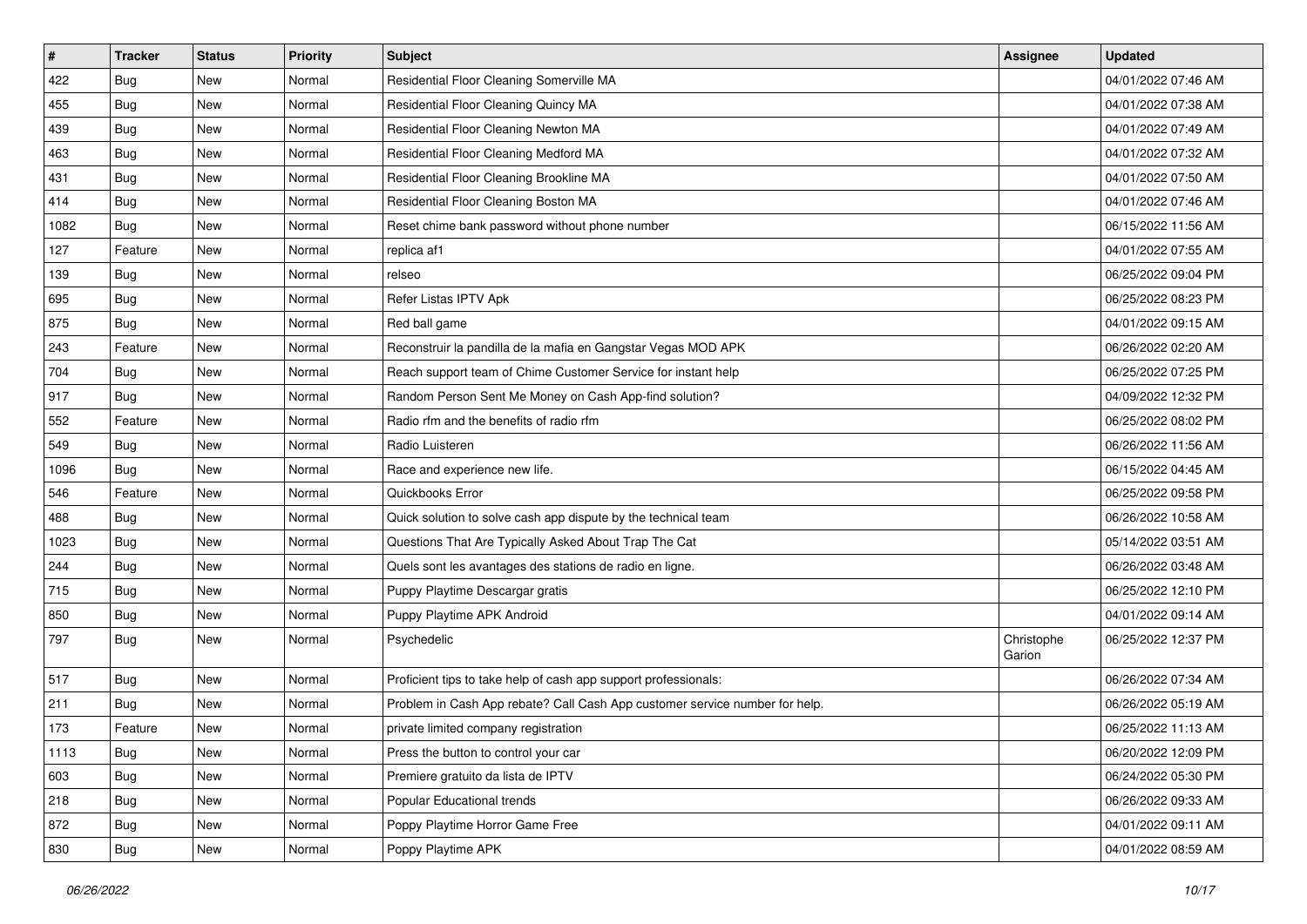| #    | <b>Tracker</b> | <b>Status</b> | Priority | Subject                                                           | Assignee               | <b>Updated</b>      |
|------|----------------|---------------|----------|-------------------------------------------------------------------|------------------------|---------------------|
| 860  | <b>Bug</b>     | New           | Normal   | pokemon guide                                                     | Pierre-Loïc<br>Garoche | 06/18/2022 08:18 PM |
| 766  | <b>Bug</b>     | New           | Normal   | Pobreflix Mod APK Review                                          |                        | 06/23/2022 01:39 AM |
| 648  | Feature        | New           | Normal   | <b>Plum Health Benefits</b>                                       |                        | 06/26/2022 12:08 AM |
| 606  | Feature        | New           | Normal   | Play unblocked cookie crush 3                                     | Pierre-Loïc<br>Garoche | 06/22/2022 04:12 AM |
| 600  | <b>Bug</b>     | New           | Normal   | Play Store Pro                                                    |                        | 06/25/2022 08:17 PM |
| 816  | <b>Bug</b>     | New           | Normal   | Play Scribble io fun with everyone                                |                        | 06/23/2022 10:52 AM |
| 640  | <b>Bug</b>     | New           | Normal   | play game with me                                                 |                        | 06/24/2022 08:20 PM |
| 556  | Bug            | New           | Normal   | Play Game Mod Apk With Your Friends                               |                        | 06/25/2022 02:31 PM |
| 752  | <b>Bug</b>     | New           | Normal   | Plagerism checker                                                 |                        | 04/01/2022 09:03 AM |
| 744  | <b>Bug</b>     | New           | Normal   | <b>Pixel Survive</b>                                              |                        | 04/01/2022 09:02 AM |
| 172  | Feature        | New           | Normal   | pgdm colleges in bangalore                                        |                        | 06/23/2022 10:47 PM |
| 649  | Feature        | New           | Normal   | Pear Health Benefits                                              |                        | 06/25/2022 10:14 PM |
| 654  | Feature        | New           | Normal   | <b>Peach Health Benefits</b>                                      |                        | 06/23/2022 05:34 AM |
| 975  | <b>Bug</b>     | New           | Normal   | Payback 2 Mod APK                                                 |                        | 05/05/2022 10:56 AM |
| 1090 | <b>Bug</b>     | New           | Normal   | Pay Someone To Do My Assignment                                   |                        | 06/11/2022 03:15 PM |
| 1089 | <b>Bug</b>     | New           | Normal   | Pay Someone To Do My Assignment                                   |                        | 06/15/2022 04:44 AM |
| 817  | <b>Bug</b>     | New           | Normal   | Pacman 30th Anniversary                                           |                        | 06/23/2022 04:51 AM |
| 280  | <b>Bug</b>     | New           | Normal   | Pacific Web Design                                                |                        | 06/25/2022 02:56 AM |
| 138  | <b>Bug</b>     | New           | Normal   | own-sweethome                                                     |                        | 06/25/2022 09:59 AM |
| 662  | <b>Bug</b>     | New           | Normal   | Oreo TV Download - The Easiest Way to Watch Live TV               |                        | 06/26/2022 10:14 AM |
| 643  | Bug            | New           | Normal   | Oreo TV Apk Download                                              |                        | 06/25/2022 10:46 PM |
| 858  | <b>Bug</b>     | New           | Normal   | opourid                                                           | Christophe<br>Garion   | 04/01/2022 09:13 AM |
| 1047 | <b>Bug</b>     | New           | Normal   | Opensea                                                           | Corentin<br>Lauverjat  | 05/24/2022 02:32 PM |
| 753  | <b>Bug</b>     | New           | Normal   | onlineessaygrader                                                 |                        | 04/01/2022 09:01 AM |
| 619  | <b>Bug</b>     | New           | Normal   | Online Trusted Medicine Store in US for Health - Genericmedsupply |                        | 06/25/2022 01:55 PM |
| 740  | Feature        | New           | Normal   | Online Thesis Help USA                                            |                        | 06/25/2022 09:42 AM |
| 856  | Bug            | New           | Normal   | Online Classes Assistance Help For Student                        |                        | 04/01/2022 09:13 AM |
| 855  | <b>Bug</b>     | New           | Normal   | Online Classes Assistance Help For Student                        |                        | 04/01/2022 09:13 AM |
| 848  | Feature        | New           | Normal   | Online Classes Assistance                                         |                        | 04/01/2022 08:57 AM |
| 1056 | Feature        | New           | Normal   | Online Class Issues                                               |                        | 05/28/2022 12:44 AM |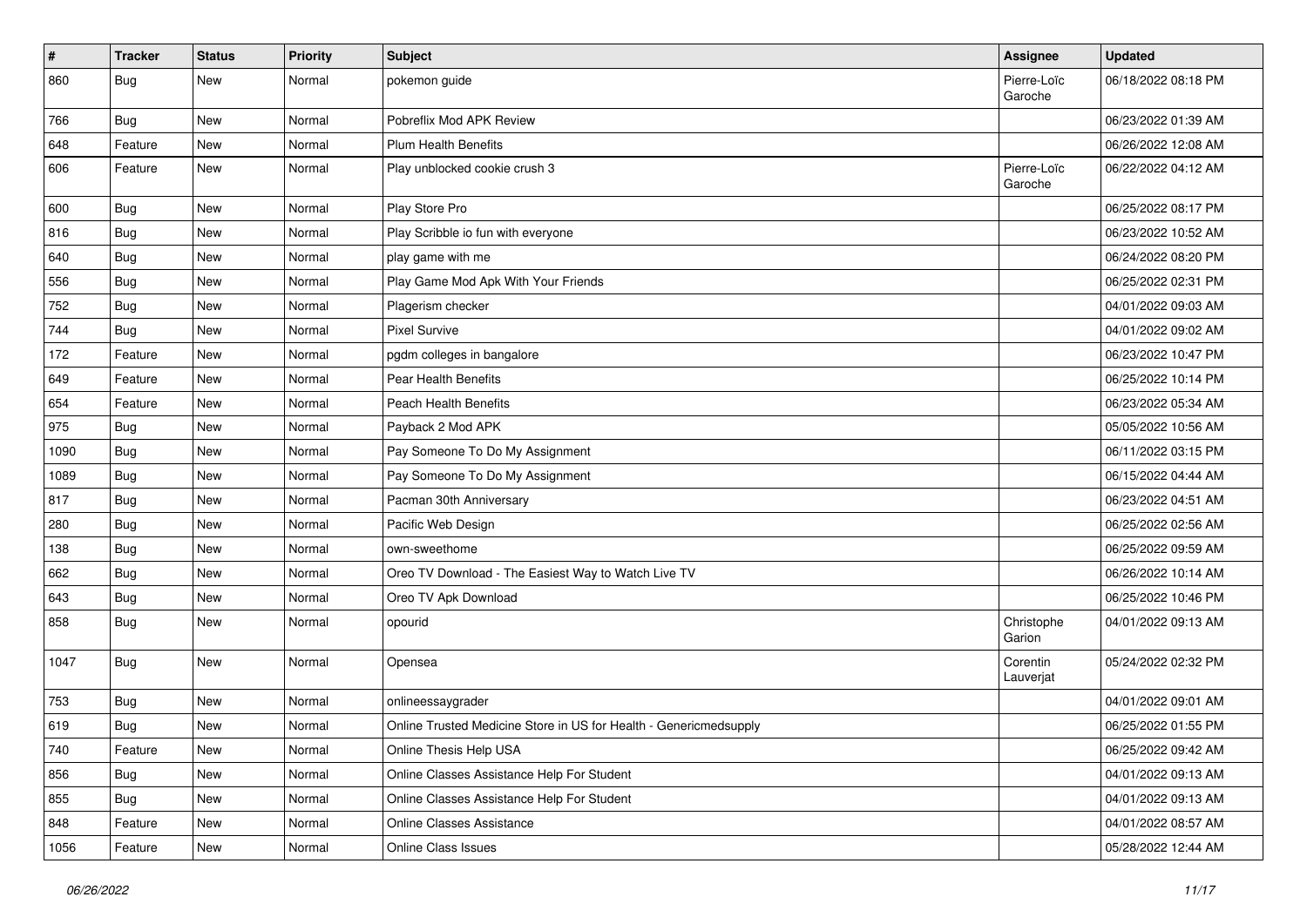| $\sharp$ | <b>Tracker</b> | <b>Status</b> | Priority | Subject                                                                                | <b>Assignee</b>        | <b>Updated</b>      |
|----------|----------------|---------------|----------|----------------------------------------------------------------------------------------|------------------------|---------------------|
| 659      | Bug            | New           | Normal   | Olive Oil Properties And Health Benefits                                               |                        | 06/26/2022 12:59 AM |
| 364      | <b>Bug</b>     | <b>New</b>    | Normal   | Office Moving Services in Washington DC                                                |                        | 04/01/2022 07:13 AM |
| 388      | <b>Bug</b>     | New           | Normal   | Office Moving Services in Sterling VA                                                  |                        | 04/01/2022 07:16 AM |
| 400      | <b>Bug</b>     | New           | Normal   | Office Moving Services in Potomac MD                                                   |                        | 06/26/2022 09:28 AM |
| 382      | <b>Bug</b>     | <b>New</b>    | Normal   | Office Moving Services in McLean VA                                                    |                        | 04/01/2022 07:17 AM |
| 406      | <b>Bug</b>     | New           | Normal   | Office Moving Services in Gaithersburg MD                                              |                        | 04/01/2022 07:47 AM |
| 376      | <b>Bug</b>     | <b>New</b>    | Normal   | Office Moving Services in Fairfax VA                                                   |                        | 04/01/2022 07:17 AM |
| 358      | Bug            | New           | Normal   | Office Moving Services in Baltimore MD                                                 |                        | 04/01/2022 07:13 AM |
| 370      | <b>Bug</b>     | New           | Normal   | Office Moving Services in Arlington County VA                                          |                        | 04/01/2022 07:16 AM |
| 394      | <b>Bug</b>     | <b>New</b>    | Normal   | Office Moving Services in Annapolis MD                                                 |                        | 04/01/2022 07:15 AM |
| 311      | Bug            | New           | Normal   | Odor Removal Services in Virginia Beach VA                                             |                        | 04/01/2022 07:19 AM |
| 329      | <b>Bug</b>     | New           | Normal   | Odor Removal Services in Norfolk VA                                                    |                        | 04/01/2022 07:22 AM |
| 344      | Bug            | New           | Normal   | Odor Removal Services in Chesapeake VA                                                 |                        | 06/25/2022 12:42 AM |
| 777      | <b>Bug</b>     | New           | Normal   | Obtain driving instructions using Google Maps.                                         |                        | 06/26/2022 11:30 AM |
| 183      | <b>Bug</b>     | New           | Normal   | Nursing Assignment Help Online                                                         |                        | 06/25/2022 07:34 PM |
| 669      | Feature        | New           | Normal   | Nursing Assignment Help                                                                |                        | 06/25/2022 12:41 PM |
| 828      | <b>Bug</b>     | New           | Normal   | Nursery management                                                                     |                        | 06/13/2022 08:55 AM |
| 481      | Bug            | <b>New</b>    | Normal   | Nur Online Shop                                                                        |                        | 06/26/2022 05:37 AM |
| 480      | Bug            | New           | Normal   | Nur Online Shop                                                                        |                        | 06/26/2022 01:32 AM |
| 866      | Feature        | New           | Normal   | Northern Ireland Dissertation Writing Service                                          | Pierre-Loïc<br>Garoche | 04/01/2022 09:12 AM |
| 862      | Bug            | <b>New</b>    | Normal   | none                                                                                   |                        | 04/01/2022 09:11 AM |
| 185      | <b>Bug</b>     | <b>New</b>    | Normal   | Non-Plagiarized Research Writing                                                       |                        | 06/25/2022 09:34 PM |
| 277      | Feature        | New           | Normal   | Nike Dunks Replica                                                                     |                        | 04/01/2022 08:19 AM |
| 276      | Feature        | New           | Normal   | Nike Dunks Replica                                                                     |                        | 04/01/2022 08:19 AM |
| 821      | Bug            | <b>New</b>    | Normal   | Nicoo - A Review of the Popular Battle Royale Game                                     |                        | 04/01/2022 08:56 AM |
| 115      | Bug            | New           | Normal   | <b>NFL LIVE STREAM</b>                                                                 |                        | 06/26/2022 08:48 AM |
| 1026     | <b>Bug</b>     | New           | Normal   | New Puzzle Game for All Age - Dordle                                                   |                        | 06/25/2022 06:17 PM |
| 572      | Feature        | New           | Normal   | New features of WhatsApp Plus on Android phones                                        | Pierre-Loïc<br>Garoche | 06/26/2022 05:54 AM |
| 204      | Feature        | New           | Normal   | New Car Tyres                                                                          |                        | 04/01/2022 08:40 AM |
| 209      | <b>Bug</b>     | New           | Normal   | Neglect to access old Cash App account considering message notice issue? Contact help. |                        | 06/26/2022 11:29 AM |
| 894      | Feature        | New           | Normal   | Need phd dissertation help in UK                                                       |                        | 05/30/2022 12:29 PM |
| 550      | <b>Bug</b>     | New           | Normal   | Nederland FM - beste manieren om naar internationale radio op internet te luisteren    |                        | 06/23/2022 08:56 PM |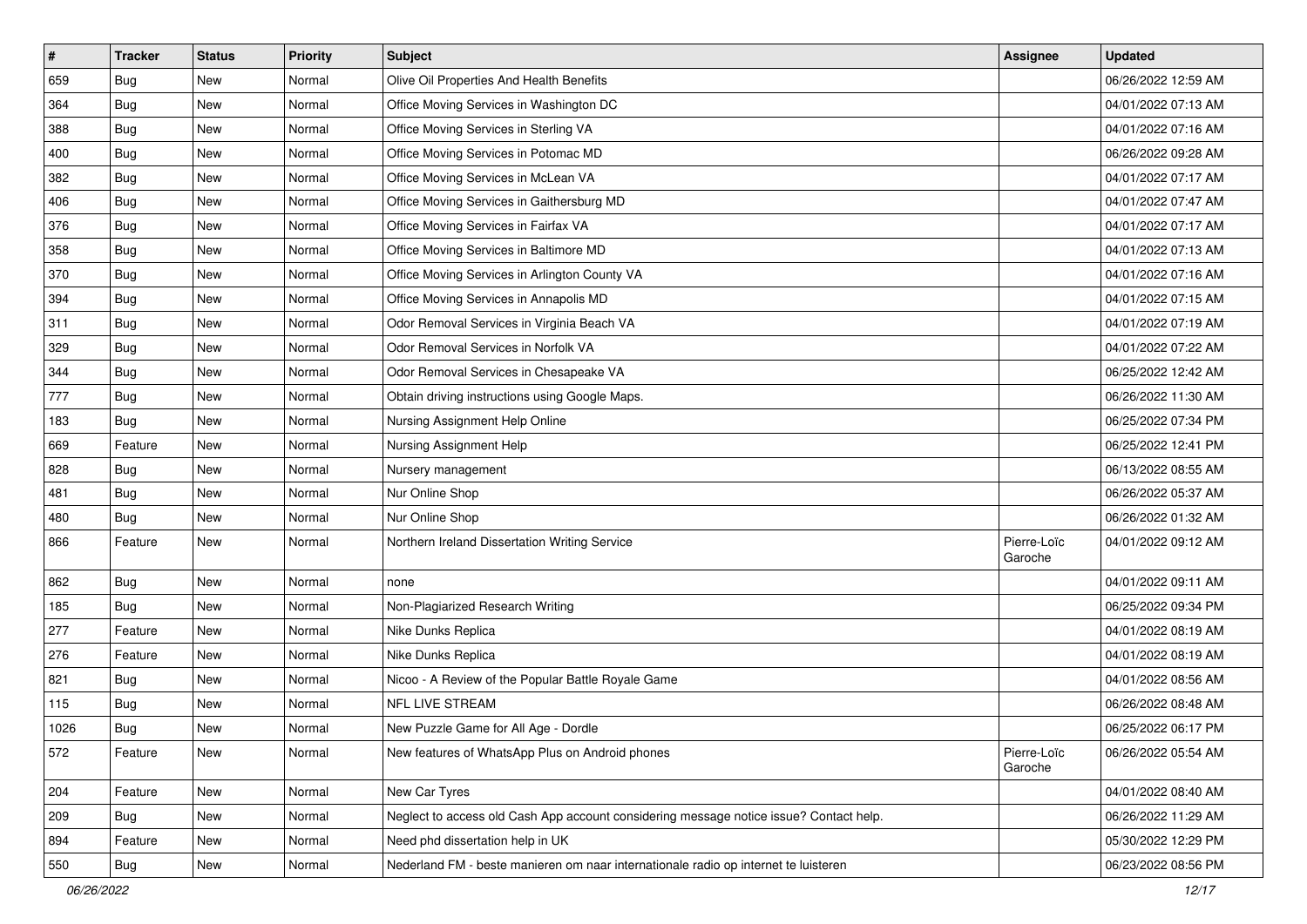| $\sharp$ | <b>Tracker</b> | <b>Status</b> | Priority | Subject                                                            | <b>Assignee</b> | <b>Updated</b>      |
|----------|----------------|---------------|----------|--------------------------------------------------------------------|-----------------|---------------------|
| 527      | Feature        | New           | Normal   | My Teachers                                                        |                 | 06/25/2022 07:28 PM |
| 234      | Bug            | <b>New</b>    | Normal   | My Personal Experience With the College Writing Services           |                 | 06/25/2022 02:33 PM |
| 532      | <b>Bug</b>     | New           | Normal   | My Assignment Help                                                 |                 | 06/25/2022 09:55 PM |
| 790      | Bug            | New           | Normal   | My app                                                             |                 | 04/01/2022 09:03 AM |
| 990      | Bug            | <b>New</b>    | Normal   | Mushrooms                                                          |                 | 06/26/2022 05:41 AM |
| 362      | <b>Bug</b>     | New           | Normal   | Moving Services in Washington DC                                   |                 | 04/01/2022 07:13 AM |
| 386      | <b>Bug</b>     | New           | Normal   | Moving Services in Sterling VA                                     |                 | 04/01/2022 07:16 AM |
| 398      | Bug            | New           | Normal   | Moving Services in Potomac MD                                      |                 | 04/01/2022 07:32 AM |
| 380      | <b>Bug</b>     | New           | Normal   | Moving Services in McLean VA                                       |                 | 06/26/2022 09:40 AM |
| 404      | <b>Bug</b>     | <b>New</b>    | Normal   | Moving Services in Gaithersburg MD                                 |                 | 04/01/2022 07:47 AM |
| 374      | Bug            | New           | Normal   | Moving Services in Fairfax VA                                      |                 | 04/01/2022 07:18 AM |
| 356      | <b>Bug</b>     | New           | Normal   | Moving Services in Baltimore MD                                    |                 | 04/01/2022 07:13 AM |
| 368      | <b>Bug</b>     | New           | Normal   | Moving Services in Arlington County VA                             |                 | 04/01/2022 07:12 AM |
| 392      | <b>Bug</b>     | New           | Normal   | Moving Services in Annapolis MD                                    |                 | 04/01/2022 07:16 AM |
| 935      | <b>Bug</b>     | New           | Normal   | MovieBox Pro Apk - Watch Movies and TV Shows on Your Android Phone |                 | 06/26/2022 04:11 AM |
| 934      | <b>Bug</b>     | New           | Normal   | MovieBox Pro Apk - Watch Movies and TV Shows on Your Android Phone |                 | 05/10/2022 11:01 AM |
| 318      | <b>Bug</b>     | New           | Normal   | Mold Removal Services in Virginia Beach VA                         |                 | 04/01/2022 07:27 AM |
| 333      | Bug            | <b>New</b>    | Normal   | Mold Removal Services in Norfolk VA                                |                 | 06/26/2022 11:46 AM |
| 348      | Bug            | New           | Normal   | Mold Removal Services in Chesapeake VA                             |                 | 04/01/2022 07:14 AM |
| 248      | <b>Bug</b>     | <b>New</b>    | Normal   | Mobile ringtones and attractiveness ringtones                      |                 | 06/26/2022 04:39 AM |
| 726      | Bug            | New           | Normal   | Mobile Application Development Services                            |                 | 06/25/2022 06:02 AM |
| 905      | <b>Bug</b>     | New           | Normal   | MINI MILITIA MOD APK                                               |                 | 05/19/2022 01:54 PM |
| 820      | <b>Bug</b>     | <b>New</b>    | Normal   | Metal Slug Apk para Android                                        |                 | 06/26/2022 01:22 AM |
| 819      | <b>Bug</b>     | New           | Normal   | Metal Slug Apk para Android                                        |                 | 04/01/2022 08:59 AM |
| 988      | <b>Bug</b>     | New           | Normal   | <b>Medicinal Mushrooms</b>                                         |                 | 05/06/2022 06:06 AM |
| 987      | <b>Bug</b>     | New           | Normal   | <b>Medicinal Mushrooms</b>                                         |                 | 05/02/2022 11:59 PM |
| 114      | Bug            | <b>New</b>    | Normal   | <b>Medical Research Writing Services</b>                           |                 | 06/25/2022 07:20 AM |
| 991      | <b>Bug</b>     | New           | Normal   | <b>MDMA MOLLY</b>                                                  |                 | 05/03/2022 12:03 AM |
| 310      | Bug            | New           | Normal   | Mattress Cleaning Services in Virginia Beach VA                    |                 | 06/26/2022 04:33 AM |
| 328      | <b>Bug</b>     | New           | Normal   | Mattress Cleaning Services in Norfolk VA                           |                 | 04/01/2022 07:26 AM |
| 343      | Bug            | New           | Normal   | Mattress Cleaning Services in Chesapeake VA                        |                 | 04/01/2022 07:16 AM |
| 953      | <b>Bug</b>     | New           | Normal   | Manga Dogs - Read Your Favorite Comics on Your Smartphone          |                 | 04/20/2022 05:25 AM |
| 288      | <b>Bug</b>     | New           | Normal   | Make shopping easier                                               |                 | 04/01/2022 07:56 AM |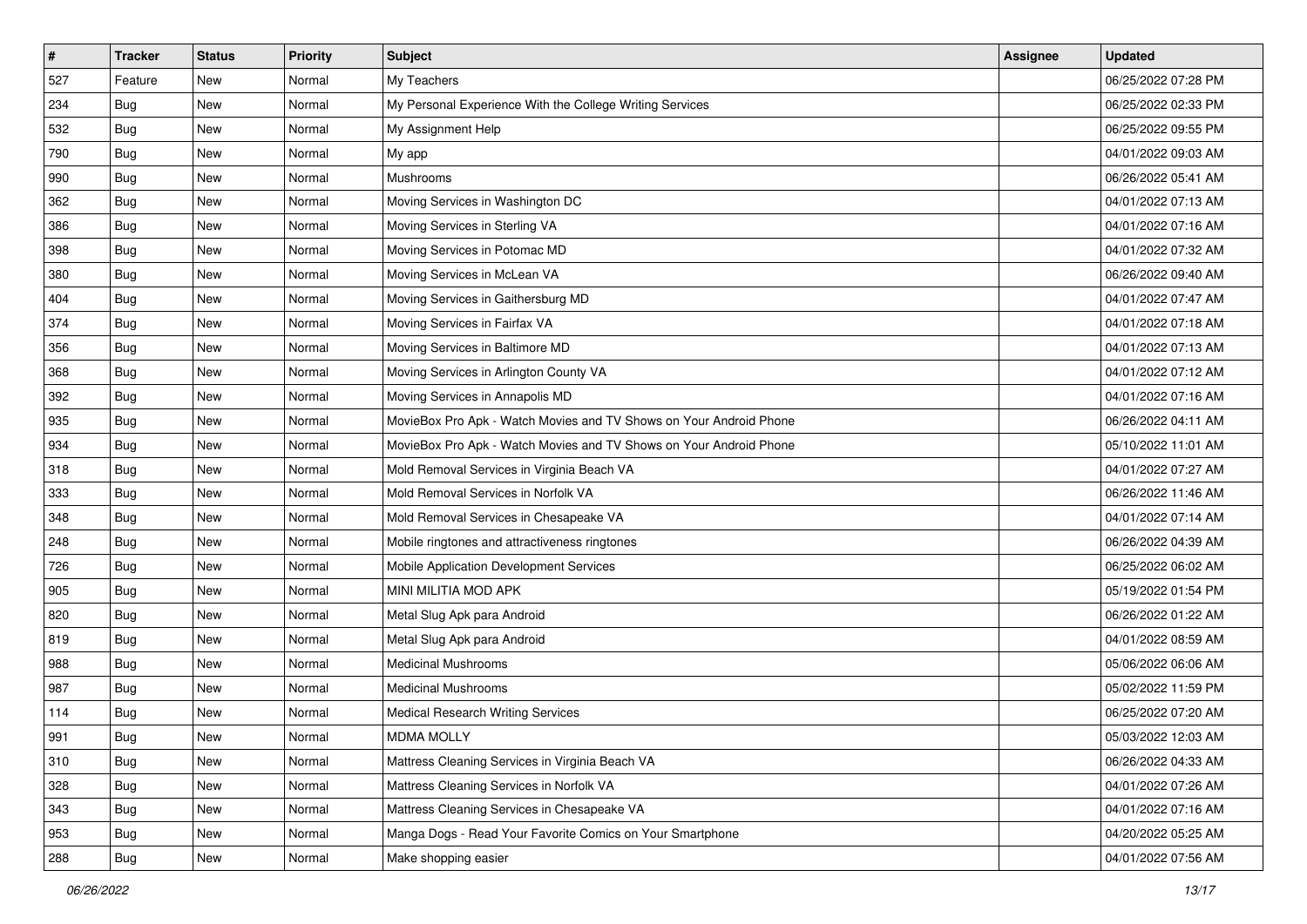| $\sharp$ | <b>Tracker</b> | <b>Status</b> | <b>Priority</b> | Subject                                                                                                                                                  | <b>Assignee</b>        | <b>Updated</b>      |
|----------|----------------|---------------|-----------------|----------------------------------------------------------------------------------------------------------------------------------------------------------|------------------------|---------------------|
| 287      | <b>Bug</b>     | New           | Normal          | Make shopping easier                                                                                                                                     |                        | 04/01/2022 08:41 AM |
| 870      | <b>Bug</b>     | <b>New</b>    | Normal          | Mahjong Solitaire                                                                                                                                        |                        | 04/01/2022 09:12 AM |
| 612      | <b>Bug</b>     | New           | Normal          | Luxury Slingshot Rental                                                                                                                                  |                        | 06/26/2022 02:02 AM |
| 1121     | <b>Bug</b>     | New           | Normal          | LustreC do not run                                                                                                                                       |                        | 06/22/2022 08:43 AM |
| 825      | <b>Bug</b>     | <b>New</b>    | Normal          | Lucky Patcher Download                                                                                                                                   |                        | 04/01/2022 08:59 AM |
| 665      | Feature        | New           | Normal          | Look for a dedicated help with finance assignment                                                                                                        |                        | 06/26/2022 05:42 AM |
| 1111     | Bug            | New           | Normal          | LOLBeans is a fun battle royale game where you race with other players while avoiding obstacles. Reach the<br>end of the course in competitive gameplay! |                        | 06/26/2022 09:17 AM |
| 270      | Bug            | New           | Normal          | Logo Mansion                                                                                                                                             | Christophe<br>Garion   | 04/01/2022 08:20 AM |
| 677      | <b>Bug</b>     | New           | Normal          | Logo Design Services Near Me                                                                                                                             |                        | 06/26/2022 02:32 AM |
| 365      | <b>Bug</b>     | New           | Normal          | Local Moving Services in Washington DC                                                                                                                   |                        | 04/01/2022 07:12 AM |
| 389      | <b>Bug</b>     | New           | Normal          | Local Moving Services in Sterling VA                                                                                                                     |                        | 04/01/2022 07:16 AM |
| 401      | <b>Bug</b>     | New           | Normal          | Local Moving Services in Potomac MD                                                                                                                      |                        | 04/01/2022 07:48 AM |
| 383      | <b>Bug</b>     | New           | Normal          | Local Moving Services in McLean VA                                                                                                                       |                        | 04/01/2022 07:17 AM |
| 377      | Bug            | New           | Normal          | Local Moving Services in Fairfax VA                                                                                                                      |                        | 04/01/2022 07:17 AM |
| 359      | <b>Bug</b>     | New           | Normal          | Local Moving Services in Baltimore MD                                                                                                                    |                        | 04/01/2022 07:15 AM |
| 371      | Bug            | New           | Normal          | Local Moving Services in Arlington County VA                                                                                                             |                        | 04/01/2022 07:13 AM |
| 395      | <b>Bug</b>     | New           | Normal          | Local Moving Services in Annapolis MD                                                                                                                    |                        | 04/01/2022 07:15 AM |
| 171      | Feature        | <b>New</b>    | Normal          | loan management system                                                                                                                                   |                        | 06/26/2022 01:13 AM |
| 623      | <b>Bug</b>     | New           | Normal          | Listen to online radio stations for mobile phones                                                                                                        |                        | 06/24/2022 08:21 PM |
| 479      | <b>Bug</b>     | New           | Normal          | Limousine Service Bellevue WA                                                                                                                            |                        | 06/25/2022 10:54 PM |
| 1098     | Bug            | <b>New</b>    | Normal          | Life of a Fisherman                                                                                                                                      |                        | 06/15/2022 08:10 AM |
| 502      | Bug            | New           | Normal          | Les instructions pour définir des sonneries pour iPhone sont simples et faciles à suivre                                                                 |                        | 06/26/2022 10:10 AM |
| 1077     | <b>Bug</b>     | New           | Normal          | Les excellentes façons d'utiliser ces images                                                                                                             |                        | 06/26/2022 07:29 AM |
| 673      | <b>Bug</b>     | New           | Normal          | Learn the basics of pixel art - Clear grid                                                                                                               |                        | 06/25/2022 11:24 PM |
| 562      | Bug            | New           | Normal          | Learn Basic Mahjong Rules                                                                                                                                |                        | 06/23/2022 12:48 AM |
| 151      | Feature        | <b>New</b>    | Normal          | Law Essay Writing Service - Assignments Planet                                                                                                           |                        | 06/25/2022 04:36 PM |
| 739      | Bug            | New           | Normal          | law dissertation help                                                                                                                                    |                        | 04/01/2022 09:02 AM |
| 779      | Feature        | New           | Normal          | Latest Whatsapp groups for Teens                                                                                                                         | Pierre-Loïc<br>Garoche | 06/26/2022 02:43 AM |
| 904      | Feature        | New           | Normal          | Laora seeck                                                                                                                                              |                        | 04/20/2022 11:54 AM |
| 883      | Bug            | New           | Normal          | Langweilen Sie sich jemals bei der gleichen alten Schriftart auf Instagram?                                                                              |                        | 04/01/2022 09:16 AM |
| 851      | <b>Bug</b>     | New           | Normal          | Laden Sie den kostenlosen MP3-Klingelton für Ihr Mobiltelefon herunter                                                                                   |                        | 04/01/2022 09:14 AM |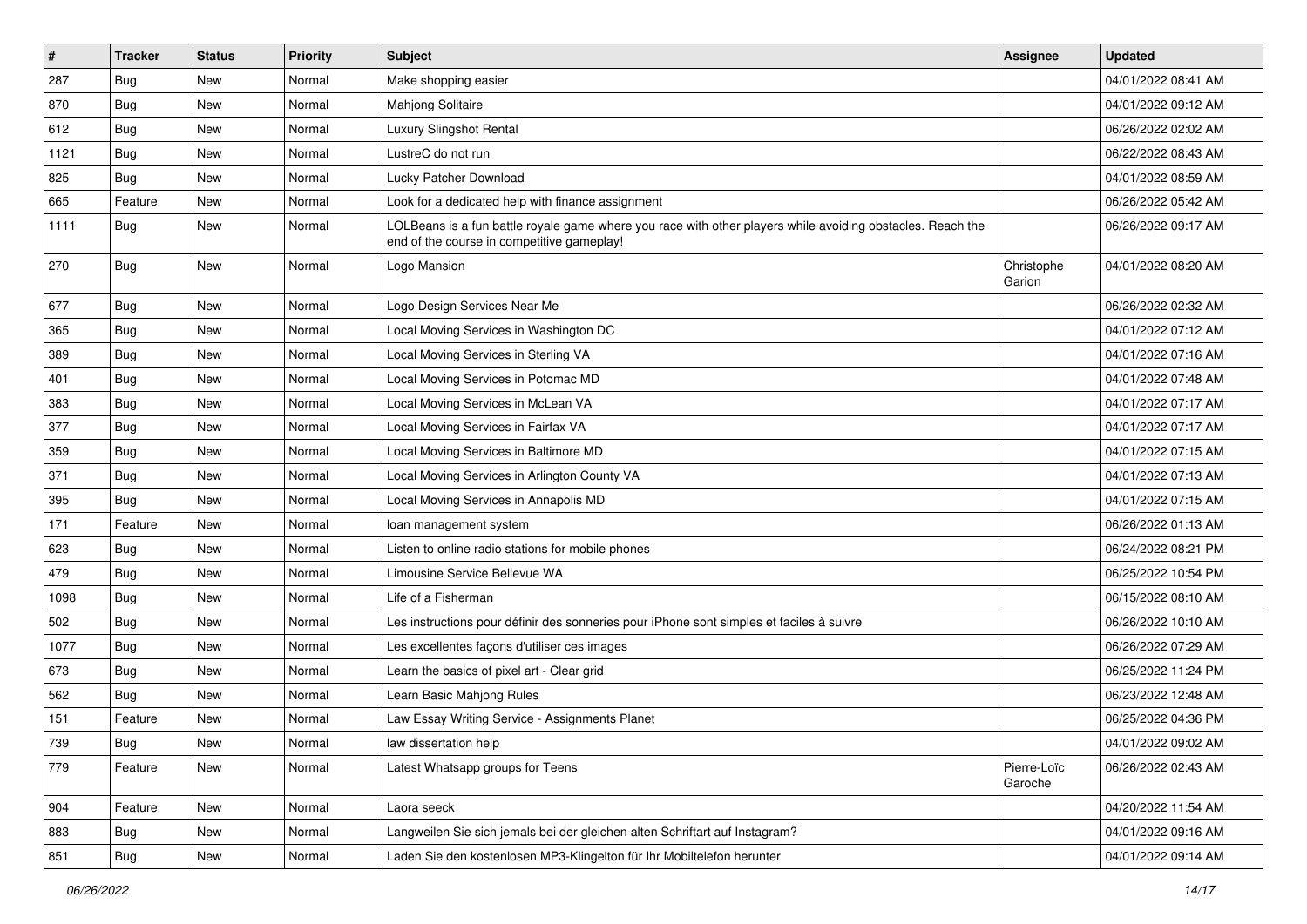| $\#$ | <b>Tracker</b> | <b>Status</b> | <b>Priority</b> | <b>Subject</b>                                                        | <b>Assignee</b>        | <b>Updated</b>      |
|------|----------------|---------------|-----------------|-----------------------------------------------------------------------|------------------------|---------------------|
| 194  | <b>Bug</b>     | New           | Normal          | lace closure wigs                                                     |                        | 06/26/2022 11:34 AM |
| 716  | Bug            | <b>New</b>    | Normal          | La celebración de un BabyShower.                                      |                        | 06/25/2022 06:52 PM |
| 962  | <b>Bug</b>     | New           | Normal          | Kostenlose Hörbücher                                                  |                        | 05/20/2022 08:56 AM |
| 528  | <b>Bug</b>     | New           | Normal          | Korean Mag                                                            |                        | 06/26/2022 03:41 AM |
| 534  | <b>Bug</b>     | New           | Normal          | Know how to initiate cash app refund by contacting the technical team | Pierre-Loïc<br>Garoche | 06/25/2022 02:56 PM |
| 663  | <b>Bug</b>     | New           | Normal          | Know how the Cash app twitches words in a detailed way.               | Pierre-Loïc<br>Garoche | 05/22/2022 05:44 PM |
| 1119 | Bug            | <b>New</b>    | Normal          | Klondike Solitaire                                                    |                        | 06/21/2022 08:25 AM |
| 1016 | Bug            | <b>New</b>    | Normal          | Klondike Solitaire                                                    |                        | 05/12/2022 09:03 AM |
| 873  | <b>Bug</b>     | New           | Normal          | Klingeltöne mp3                                                       |                        | 04/13/2022 11:03 AM |
| 893  | <b>Bug</b>     | New           | Normal          | klingeltone                                                           |                        | 04/13/2022 11:06 AM |
| 119  | Bug            | New           | Normal          | klhjigyu                                                              |                        | 06/26/2022 04:13 AM |
| 656  | <b>Bug</b>     | New           | Normal          | Kiwi Nutrition Facts And Health Benefits                              |                        | 06/23/2022 05:18 PM |
| 566  | <b>Bug</b>     | New           | Normal          | Kinemaster Pro Download - los App Review                              |                        | 04/01/2022 09:27 AM |
| 88   | <b>Bug</b>     | New           | Normal          | kind2 output: When for node arguments                                 | Pierre-Loïc<br>Garoche | 06/25/2022 11:31 PM |
| 596  | Bug            | <b>New</b>    | Normal          | <b>Kids Games</b>                                                     |                        | 04/01/2022 09:18 AM |
| 304  | <b>Bug</b>     | New           | Normal          | Keyless Entry Services in Norcross GA                                 |                        | 04/01/2022 07:19 AM |
| 805  | <b>Bug</b>     | New           | Normal          | Ketamine Online Store                                                 | Christophe<br>Garion   | 06/25/2022 11:28 AM |
| 367  | Bug            | <b>New</b>    | Normal          | Junk Removal Services in Washington DC                                |                        | 04/01/2022 07:12 AM |
| 391  | Bug            | New           | Normal          | Junk Removal Services in Sterling VA                                  |                        | 04/01/2022 07:16 AM |
| 403  | <b>Bug</b>     | New           | Normal          | Junk Removal Services in Potomac MD                                   |                        | 04/01/2022 07:47 AM |
| 385  | <b>Bug</b>     | New           | Normal          | Junk Removal Services in McLean VA                                    |                        | 04/01/2022 07:15 AM |
| 379  | Bug            | <b>New</b>    | Normal          | Junk Removal Services in Fairfax VA                                   |                        | 04/01/2022 07:17 AM |
| 361  | <b>Bug</b>     | New           | Normal          | Junk Removal Services in Baltimore MD                                 |                        | 04/01/2022 07:13 AM |
| 373  | <b>Bug</b>     | New           | Normal          | Junk Removal Services in Arlington County VA                          |                        | 04/01/2022 07:18 AM |
| 397  | <b>Bug</b>     | New           | Normal          | Junk Removal Services in Annapolis MD                                 |                        | 04/01/2022 07:15 AM |
| 653  | <b>Bug</b>     | New           | Normal          | Jujube (Jinjoles): Properties And Health Benefits                     |                        | 06/25/2022 03:18 PM |
| 240  | Feature        | New           | Normal          | Juego interesante de Dragon Ball Legends MOD APK                      |                        | 06/25/2022 12:21 AM |
| 670  | Bug            | New           | Normal          | JTWhatsApp Apk - The New and Improved WhatsApp                        |                        | 06/17/2022 04:36 PM |
| 842  | Bug            | New           | Normal          | Join the fun game                                                     |                        | 04/01/2022 08:58 AM |
| 163  | <b>Bug</b>     | New           | Normal          | jknjopl[                                                              |                        | 04/01/2022 07:58 AM |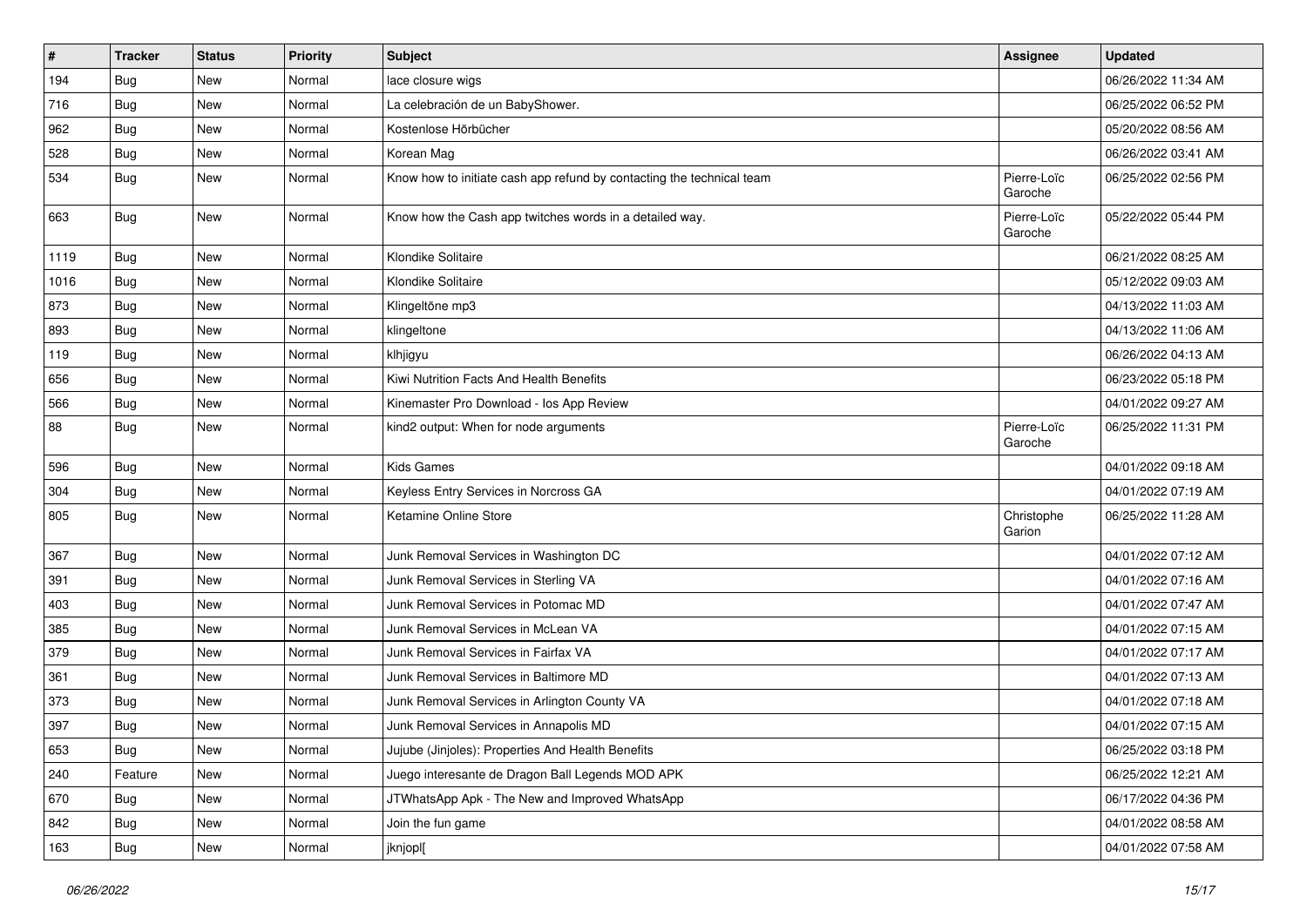| #    | <b>Tracker</b> | <b>Status</b> | Priority | <b>Subject</b>                                                                                                  | <b>Assignee</b>        | <b>Updated</b>      |
|------|----------------|---------------|----------|-----------------------------------------------------------------------------------------------------------------|------------------------|---------------------|
| 262  | <b>Bug</b>     | New           | Normal   | It this true to dealing Wuth                                                                                    |                        | 06/22/2022 04:07 AM |
| 1049 | Feature        | New           | Normal   | IT Software Company In Delhi                                                                                    |                        | 05/27/2022 05:24 AM |
| 210  | <b>Bug</b>     | New           | Normal   | Issue with check symbol in Cash App? Dial assist number with calling Cash App customer service phone<br>number. |                        | 06/24/2022 10:52 PM |
| 269  | <b>Bug</b>     | New           | Normal   | Is there such a site for app design?                                                                            | Anonymous              | 06/26/2022 06:46 AM |
| 999  | <b>Bug</b>     | New           | Normal   | Is there a way to find Google Feud answers?                                                                     |                        | 05/07/2022 08:58 AM |
| 231  | <b>Bug</b>     | New           | Normal   | Is the ringtone download difficult or not?                                                                      | Pierre-Loïc<br>Garoche | 06/26/2022 11:30 AM |
| 478  | Feature        | New           | Normal   | Is it safe to install third-party WhatsApp GB?                                                                  |                        | 06/26/2022 04:27 AM |
| 1015 | <b>Bug</b>     | New           | Normal   | Is it possible to send books for free?                                                                          |                        | 05/11/2022 04:05 PM |
| 998  | <b>Bug</b>     | New           | Normal   | Is It Hard to Solve Wordle An                                                                                   |                        | 05/13/2022 06:39 PM |
| 1116 | <b>Bug</b>     | New           | Normal   | ipTV smarts pro                                                                                                 |                        | 06/21/2022 06:09 AM |
| 993  | <b>Bug</b>     | New           | Normal   | IO Games Free Online                                                                                            |                        | 06/26/2022 09:41 AM |
| 788  | <b>Bug</b>     | New           | Normal   | Intro Maker Mod APK                                                                                             |                        | 06/26/2022 11:01 AM |
| 225  | <b>Bug</b>     | New           | Normal   | instant personal loan                                                                                           |                        | 06/25/2022 08:11 PM |
| 224  | Feature        | New           | Normal   | Instant Personal Loan                                                                                           | Pierre-Loïc<br>Garoche | 06/25/2022 05:58 AM |
| 176  | <b>Bug</b>     | New           | Normal   | instant loan without documents                                                                                  |                        | 06/18/2022 01:43 PM |
| 167  | <b>Bug</b>     | New           | Normal   | instant loan without documents                                                                                  | Anonymous              | 06/26/2022 09:16 AM |
| 568  | Bug            | New           | Normal   | Instale a versão mais recente do YouTube Premium                                                                |                        | 06/24/2022 08:51 PM |
| 748  | <b>Bug</b>     | New           | Normal   | Il y a quelques façons d'obtenir des sonneries gratuites pour votre iPhone                                      |                        | 04/01/2022 09:02 AM |
| 1072 | <b>Bug</b>     | New           | Normal   | ij.start canon                                                                                                  |                        | 06/21/2022 06:56 PM |
| 1013 | <b>Bug</b>     | New           | Normal   | ij.start canon                                                                                                  |                        | 05/11/2022 11:31 AM |
| 950  | <b>Bug</b>     | New           | Normal   | ij.start canon                                                                                                  |                        | 06/26/2022 04:35 AM |
| 943  | <b>Bug</b>     | New           | Normal   | ij.start canon                                                                                                  |                        | 04/13/2022 08:52 AM |
| 846  | Feature        | New           | Normal   | ij.start canon                                                                                                  |                        | 04/01/2022 08:58 AM |
| 525  | Bug            | New           | Normal   | If you don't have a QR code: How to activate cash app card in app                                               |                        | 06/26/2022 04:37 AM |
| 604  | <b>Bug</b>     | New           | Normal   | Idle Game Online                                                                                                |                        | 06/26/2022 11:11 AM |
| 1104 | Bug            | New           | Normal   | Idle game fix bug                                                                                               |                        | 06/17/2022 04:35 AM |
| 1103 | <b>Bug</b>     | New           | Normal   | Idle game fix bug                                                                                               |                        | 06/25/2022 09:08 PM |
| 1031 | <b>Bug</b>     | New           | Normal   | <b>IAFT Traders Union</b>                                                                                       |                        | 05/16/2022 03:14 PM |
| 1030 | <b>Bug</b>     | New           | Normal   | <b>IAFT Traders Union</b>                                                                                       |                        | 05/16/2022 03:13 PM |
| 736  | <b>Bug</b>     | New           | Normal   | I Want to Edit in My Website (transfer-factor.net) Unfortunately, Unable to Edit It                             |                        | 06/24/2022 07:32 AM |
| 711  | <b>Bug</b>     | New           | Normal   | Human Fall Flat Apk Download                                                                                    |                        | 06/25/2022 09:44 AM |